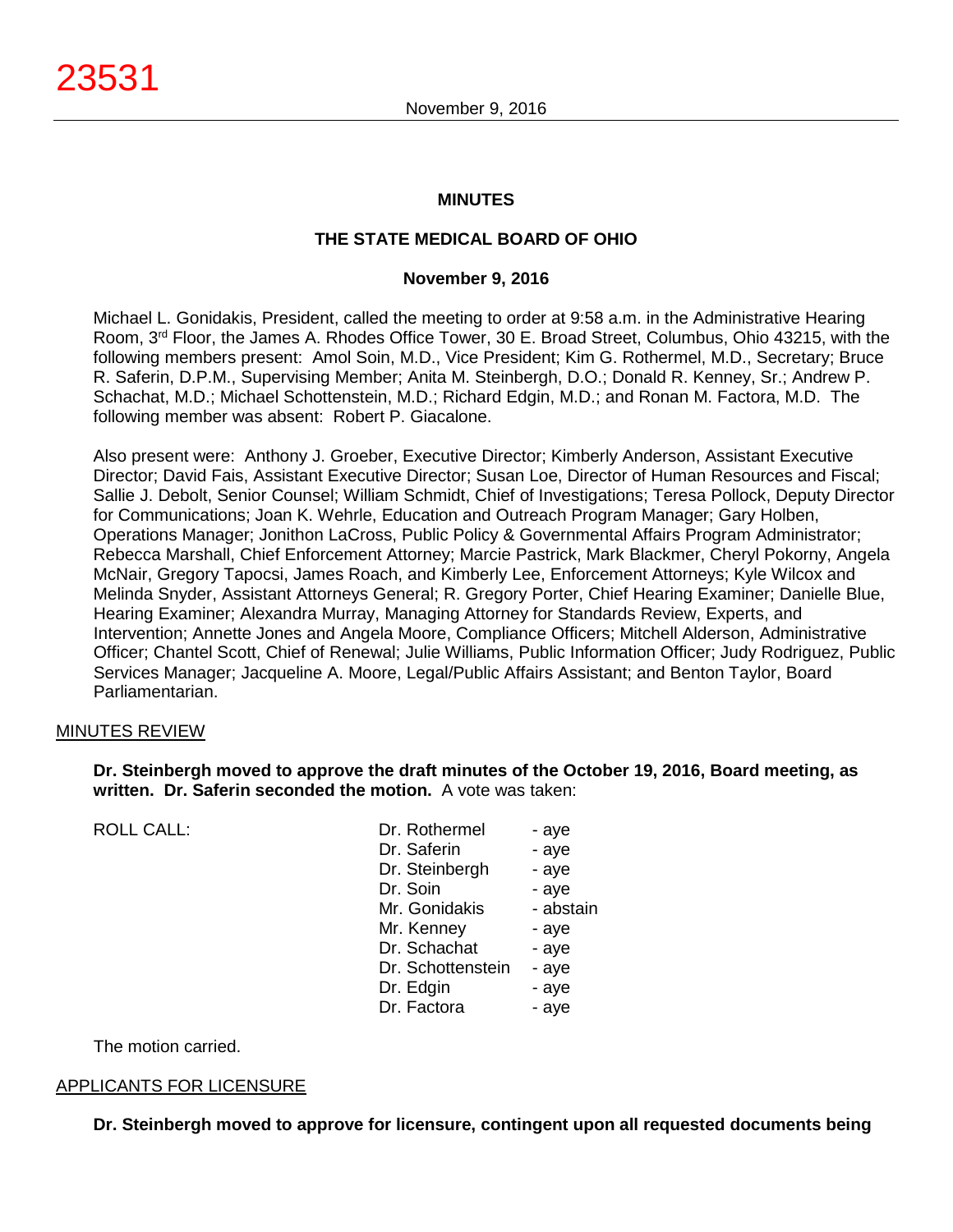**received and approved in accordance with licensure protocols, the acupuncturists listed in Exhibit "A,", the anesthesiologist assistants listed in Exhibit "B," the genetic counselor applicants listed in Exhibit "C," the massage therapist applicants listed in Exhibit "D," the physician assistant applicants listed in Exhibit "E," and the physician applicants listed in Exhibit "F" as listed in the agenda supplement and handout. Dr. Soin seconded the motion.** A vote was taken:

| <b>ROLL CALL:</b> | Dr. Rothermel     | - aye |
|-------------------|-------------------|-------|
|                   | Dr. Saferin       | - aye |
|                   | Dr. Steinbergh    | - aye |
|                   | Dr. Soin          | - aye |
|                   | Mr. Gonidakis     | - aye |
|                   | Mr. Kenney        | - aye |
|                   | Dr. Schachat      | - aye |
|                   | Dr. Schottenstein | - aye |
|                   | Dr. Edgin         | - aye |
|                   | Dr. Factora       | - aye |
|                   |                   |       |

The motion carried.

#### REPORTS AND RECOMMENDATIONS

Mr. Gonidakis announced that the Board would now consider the Reports and Recommendations appearing on its agenda.

Mr. Gonidakis asked whether each member of the Board had received, read and considered the hearing records, the Findings of Fact, Conclusions of Law, Proposed Orders, and any objections filed in the matters of: Christopher Lou Demas, M.D.; and Christiana M. Lietzke, M.D. A roll call was taken:

| <b>ROLL CALL:</b> |  |  |
|-------------------|--|--|
|                   |  |  |

| <b>ROLL CALL:</b> | Dr. Rothermel     | - aye |
|-------------------|-------------------|-------|
|                   | Dr. Saferin       | - aye |
|                   | Dr. Steinbergh    | - aye |
|                   | Dr. Soin          | - aye |
|                   | Mr. Gonidakis     | - aye |
|                   | Mr. Kenney        | - aye |
|                   | Dr. Schachat      | - aye |
|                   | Dr. Schottenstein | - aye |
|                   | Dr. Edgin         | - aye |
|                   | Dr. Factora       | - aye |

Mr. Gonidakis asked whether each member of the Board understands that the disciplinary guidelines do not limit any sanction to be imposed, and that the range of sanctions available in each matter runs from dismissal to permanent revocation. A roll call was taken:

| ROLL CALL: | Dr. Rothermel  | - ave |
|------------|----------------|-------|
|            | Dr. Saferin    | - ave |
|            | Dr. Steinbergh | - ave |
|            | Dr. Soin       | - ave |
|            | Mr. Gonidakis  | - ave |
|            |                |       |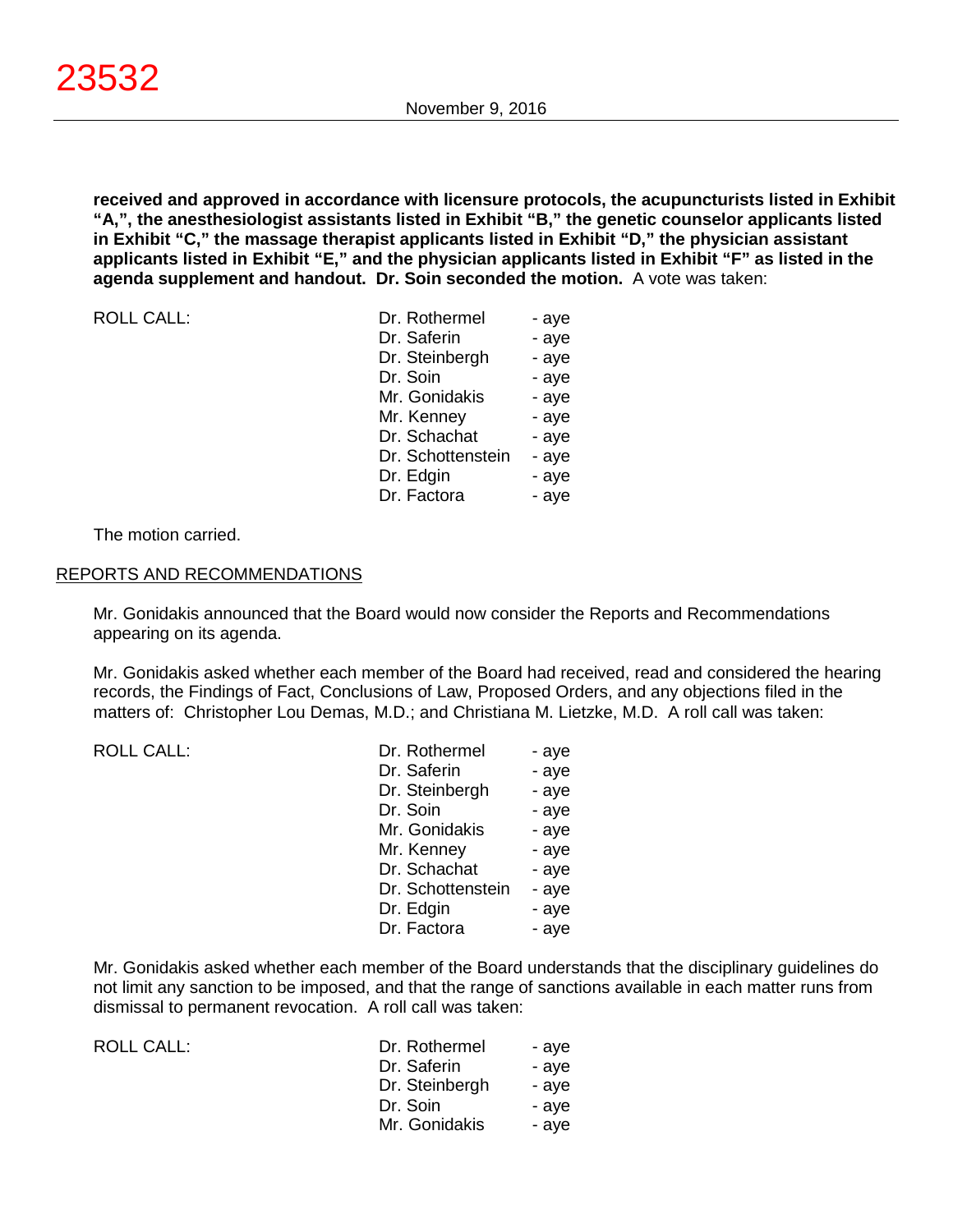| Mr. Kenney        | - aye |
|-------------------|-------|
| Dr. Schachat      | - aye |
| Dr. Schottenstein | - aye |
| Dr. Edgin         | - aye |
| Dr. Factora       | - aye |

Mr. Gonidakis noted that, in accordance with the provision in section 4731.22(F)(2), Ohio Revised Code, specifying that no member of the Board who supervises the investigation of a case shall participate in further adjudication of the case, the Secretary and Supervising Member must abstain from further participation in the adjudication of any disciplinary matters. In the matters before the Board today, Dr. Rothermel served as Secretary and Dr. Saferin served as Supervising Member.

Mr. Gonidakis reminded all parties that no oral motions may be made during these proceedings.

The original Reports and Recommendations shall be maintained in the exhibits section of this Journal.

# CHRISTOPHER LOU DEMAS, M.D.

Mr. Gonidakis directed the Board's attention to the matter of Christopher Lou Demas, M.D. Objections have been filed to Mr. Porter's Report and Recommendation and were previously distributed to Board members.

#### **Dr. Soin moved to approve and confirm Mr. Porter's Findings of Fact, Conclusions of Law, and Proposed Order in the matter of Christopher Lou Demas, M.D. Dr. Steinbergh seconded the motion.**

Mr. Gonidakis stated that he will now entertain discussion in the above matter.

Dr. Steinbergh briefly reviewed Dr. Demas' medical career. Dr. Demas was cited by the Medical Board for prescribing medications to eight patients during a time when his Ohio medical license was suspended. At his hearing, Dr. Demas confirmed that he had not practiced medicine since his license was suspended in 2013. However, Dr. Demas admitted that for the eight prescriptions in question he had directed his staff to call in or have prescriptions issued in the e-prescription system under the name of a *locum tenens* physician, despite the fact that the patients had not been examined by the *locum tenens* physician and the *locum tenens* physician had not authorized the prescriptions. Dr. Steinbergh noted that the prescriptions were refills of prescriptions that had been previously issued to the patients by Dr. Demas for medical conditions that he had diagnosed and treated when his license was active.

Dr. Steinbergh recounted that the Board suspended Dr. Demas' medical license in late 2013 for an indefinite time, but not less than one year. The Board's action was based on Dr. Demas' conviction on multiple felony counts of forgery. Dr. Demas' license was suspended from June 8, 2013, to September 10, 2014. Dr. Steinbergh stated that the refill prescriptions included opioids and benzodiazepines and were mostly for six months or longer. Dr. Steinbergh opined that Dr. Demas somehow did not understand that once his license was suspended, he was unable to practice medicine in any form. Dr. Steinbergh further commented that Dr. Demas now understands that what he did was wrong.

Dr. Steinbergh observed that Dr. Demas' attorney has argued in his objections that the Proposed Order of permanent revocation of Dr. Demas' Ohio medical license is not supported by the evidence and is not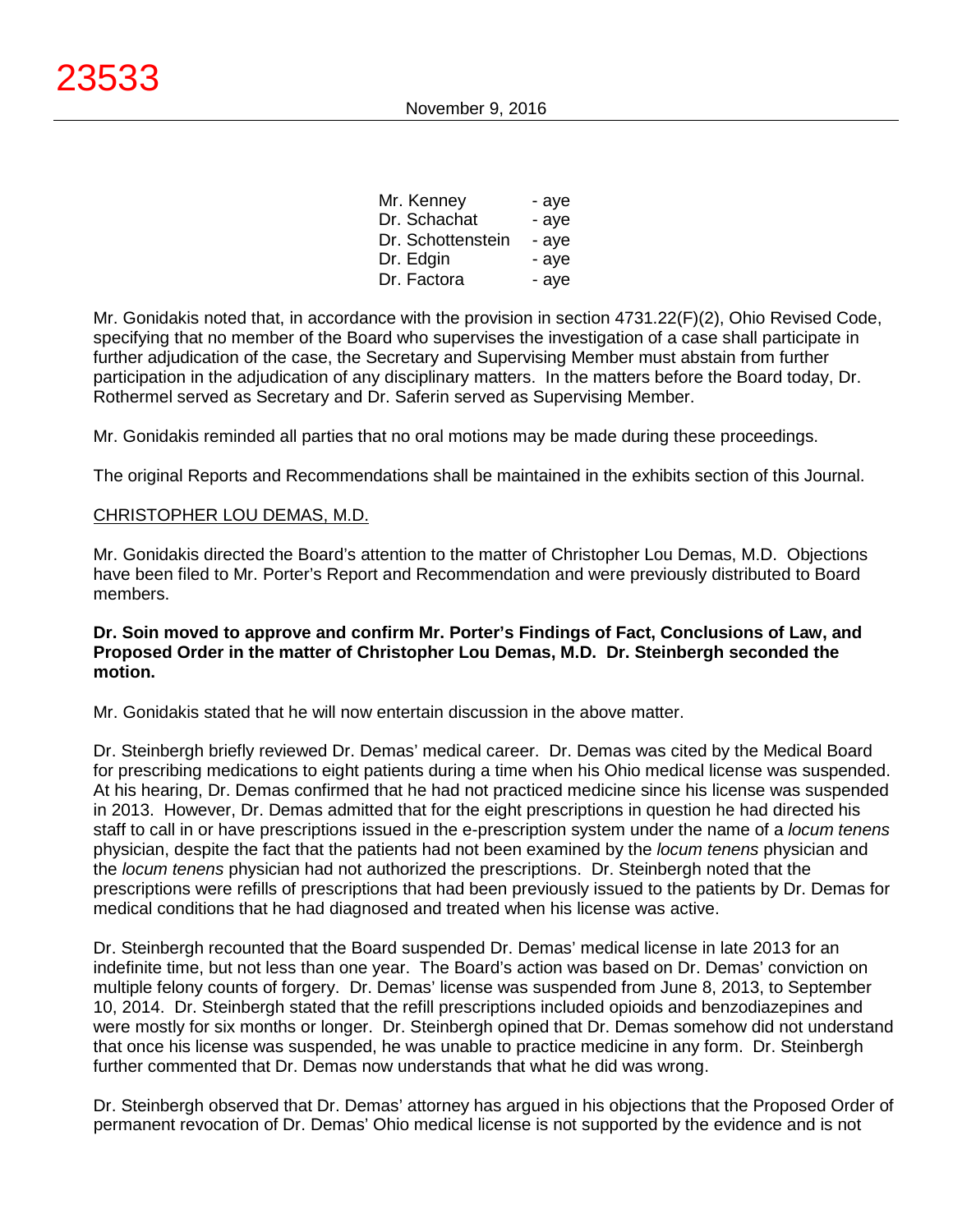warranted because there was no harm to patients due to substandard care. However, Dr. Steinbergh argued that anytime a person practices medicine without a license, it is substandard care and can result in the greatest harm to patients. Dr. Demas' attorney had also commented that the eight prescriptions were refills for pre-existing patients of Dr. Demas' practice. Dr. Steinbergh stated that she may have understood this argument if the refill prescriptions had only been for a few days until the *locum tenens* physician was available. Dr. Steinbergh pointed out that the eight prescriptions were, in fact, significant refills that ranged from a month to over six months. Dr. Steinbergh stated that when Dr. Demas' license was suspended he should have referred his patients to other physicians or to an urgent care center or similar facility. Dr. Steinbergh opined that Dr. Demas made these decisions principally in order to keep the patients in his practice.

Dr. Steinbergh continued that Dr. Demas has demonstrated an egregious pattern of behavior. Dr. Steinbergh stated that the 2013 conviction on seven felony counts of forgery was based on his having instructed CVS Pharmacy, where he was a collaborating physician over advanced practice nurses, to forge the names of other physicians on five certified nurse practitioner standard care agreements with CVS MinuteClinic, and to forge the name of a physician on a disclosure questionnaire. Dr. Steinbergh stated that these actions enabled Dr. Demas to see more patients in the MinuteClinic, which consequently increased his salary. At that time the State argued, and the Board agreed, that Dr. Demas had been dishonest, had failed to exercise good judgment, and had been motivated by greed.

Dr. Steinbergh stated that, although Dr. Demas states that he is taking responsibility, it is clear that the Board will never be able to trust Dr. Demas again. Dr. Steinbergh noted that to fulfill one of the conditions for restoration of his license from the previous Board action, Dr. Demas took a professional/personal ethics course and he submitted a report to the Board on what he had learned in the course. However, Dr. Steinbergh stated that it is clear that Dr. Demas never really learned. Dr. Steinbergh agreed with the Hearing Examiner's Findings of Fact, Conclusions of Law, and Proposed Order to permanently revoke Dr. Demas' medical license.

Dr. Soin agreed with Dr. Steinbergh's comments. Dr. Soin noted that Dr. Demas' attorney has contended that there had been no demonstrable harm to patients. However, Dr. Soin identified several areas of concern regarding Dr. Demas' patient care. Dr. Soin stated that Patient 7 was prescribed 240 50 mg tablets of tramadol. While Dr. Soin agreed that some patients may be outliers and require such quantities of tramadol, he stated that the such patients must be monitored closely due to concerns of lowering the seizure threshold. Dr. Soin could not conceive of how Patient 7 was being monitored since the prescription was written with eleven refills. Dr. Soin noted that since that time, new laws have made it impossible for physicians to prescribe this much tramadol.

Dr. Soin continued that Patient 8 received Vicodin, 7.5/750 mg, four times per day. Dr. Soin opined that this is an excessive amount because it represents 3,750 mg of acetaminophen per day affecting Patient 8's liver. Dr. Soin observed that this prescription had five refills and he questioned how Patient 8's condition was being monitored while taking a medication which is toxic to the liver.

Dr. Soin argued that Dr. Demas' prescribing patterns, in terms of dosage and the number of refills, were irresponsible and harmful to his patients. Dr. Soin acknowledged that current law is different from the laws in effect in 2013, but he stated that a physician in 2013 should have had situational awareness of what is being prescribed.

Dr. Schottenstein agreed with the comments of Dr. Steinbergh and Dr. Soin. Dr. Schottenstein noted that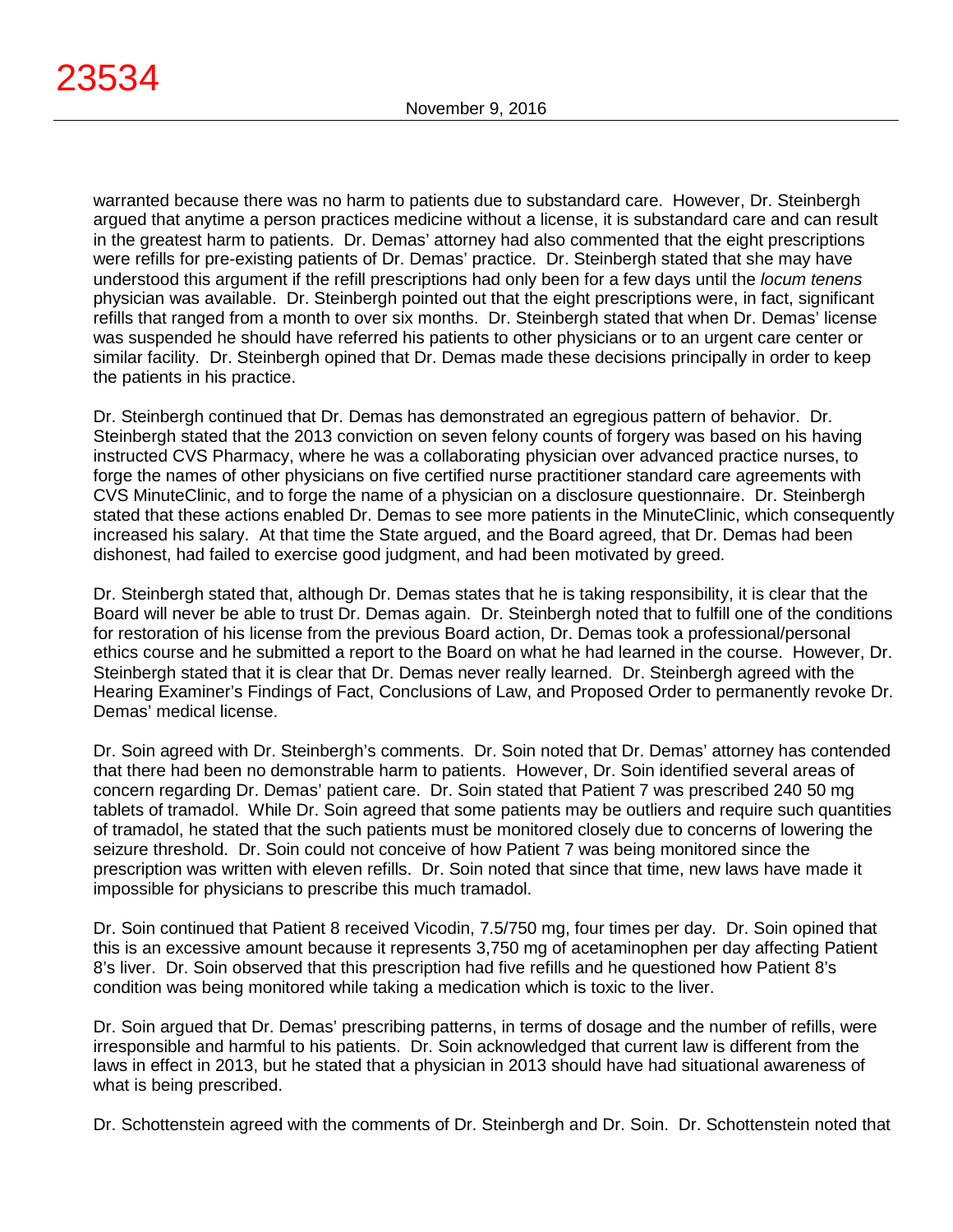Dr. Demas' attorney argued that a permanent revocation of a license should only be imposed in the most egregious circumstances. The attorney cited practice below the minimum standards of care as an example of something worthy of permanent revocation. Dr. Schottenstein found the attorney's assertion surprising because practice below the minimum standards of care clearly occurred in Dr. Demas' case. Dr. Schottenstein stated that directing medical assistants to send out six months' to a year's worth of prescription refills for controlled substances without the authorization of a licensed physician clearly constitutes practicing below the minimum standards of care. Dr. Schottenstein stated that this case involves either practicing medicine without a license or practicing below the minimum standards of care, and both possibilities are egregious.

A vote was taken on Dr. Soin's motion to approve:

| <b>ROLL CALL:</b> |  |
|-------------------|--|
|                   |  |

| ROLL CALL: | Dr. Rothermel     | - abstain |
|------------|-------------------|-----------|
|            | Dr. Saferin       | - abstain |
|            | Dr. Steinbergh    | - aye     |
|            | Dr. Soin          | - aye     |
|            | Mr. Gonidakis     | - aye     |
|            | Mr. Kenney        | - aye     |
|            | Dr. Schachat      | - aye     |
|            | Dr. Schottenstein | - aye     |
|            | Dr. Edgin         | - abstain |
|            | Dr. Factora       | - aye     |

The motion to approve carried.

# CHRISTIANA M. LIETZKE, M.D.

Mr. Gonidakis the Board's attention to the matter of Christiana M. Lietzke, M.D. Objections to Mr. Porter's Report and Recommendation have been filed and were previously distributed to Board members.

# **Dr. Steinbergh moved to approve and confirm Mr. Porter's Findings of Fact, Conclusions of Law, and Proposed Order in the matter of Christiana M. Lietzke, M.D. Dr. Soin seconded the motion.**

Mr. Gonidakis stated that he will now entertain discussion in the above matter.

Dr. Schottenstein stated that the Board has alleged that Dr. Lietzke had been found guilty of a misdemeanor offense of Evading Arrest in the General Sessions Court of Jefferson County, Tennessee. The Board has further alleged that Dr. Lietzke's certifications and applications to practice medicine in several other states have been disciplined by the medical boards of those states.

Dr. Schottenstein continued that during her testimony at her hearing, Dr. Lietzke referred to her 2012 divorce and what she described as a subsequent attack against her as a mother and physician, including allegations of sexual abuse and drug abuse. Dr. Lietzke testified that she has not seen her children since 2013 and that she does not know who is taking care of them. Dr. Lietzke also testified that after a custody battle, custody was taken away from her and awarded to the children's father. Dr. Lietzke reported that the court ordered that she have no contact with her children, but she did not know the reason for the court's order.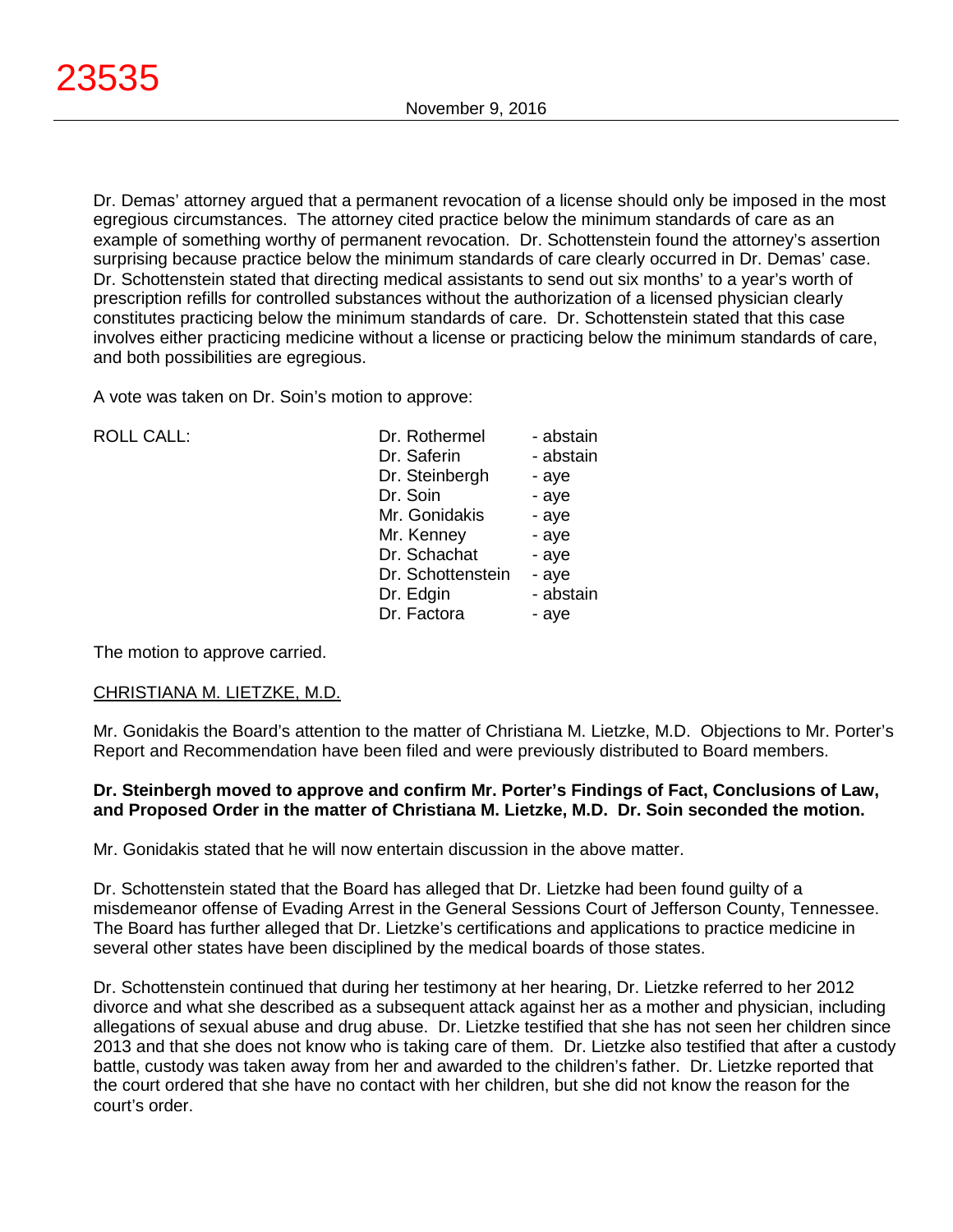23536

Dr. Schottenstein stated that on April 5, 2014, Dr. Lietzke was driving in Jefferson County, Tennessee, at 4:22 a.m. when a police officer recorded her speed at 76 M.P.H. in a 45 M.P.H. speed zone. Although the officer pursued Dr. Lietzke with active lights and siren, Dr. Lietzke refused to stop and, in fact, accelerated. After Dr. Lietzke stopped, she exited her vehicle and attempted to enter her residence, but she was apprehended and arrested. Though Dr. Lietzke was initially charged with a felony count of Evading Arrest, she was later convicted of an amended charge of Evading Arrest as a Class A misdemeanor. Dr. Lietzke was sentenced to 11 months and 29 days of jail, with all but 2 days of the sentence suspended, and she was given credit for time served.

Dr. Schottenstein stated that, by way of explanation for her actions, Dr. Lietzke testified that she had simply been out for a drive, having lost a lot of sleep over the allegations against her as a mother and a physician. Dr. Lietzke further indicated that she had been perplexed that, despite the fact that she had been evaluated and cleared by multiple professionals, no one had arranged a phone call or visit with her children. Dr. Lietzke testified that she decided to not pull over for the police officer because she did not have confidence in how cases regarding child abuse allegations were being managed in her community. Dr. Schottenstein observed that the Assistant Attorney General repeatedly asked Dr. Lietzke to explain why she did not stop, and Dr. Lietzke repeatedly referenced her lack of confidence in the management of child abuse allegations. Dr. Lietzke stated that she had been very angry at the time and she felt that it would be safer to go home and have a discussion with the police officer in that setting. When asked if a lack of confidence in law enforcement would cause her to behave similarly in Ohio, Dr. Lietzke replied that it would depend on how the particular community handles child custody cases.

Dr. Schottenstein stated that, in the interest of time, he will review only a few of the decisions of other state medical boards:

- Although Dr. Lietzke stated in her testimony that she retired her Tennessee medical license, the Utah Board's order stated that she had surrendered her Tennessee medical license.
- The South Dakota Board ordered Dr. Lietzke to complete a fitness-to-practice program. When asked by the South Dakota Board to provide a detailed description of the events that led to her arrest in Tennessee, Dr. Lietzke offered a different explanation than the one she gave to the Ohio board. Specifically, Dr. Lietzke told the South Dakota Board, "I have speeding tickets. We have drugs in our legal system. An officer has gone into a pharmacy and shooting was done. I sped home to my house. They do not do drug screening in the hospitals, on the nurses either who use drugs. We have drug epidemic here and it is our legal system. I want to work somewhere else." The South Dakota Board order stated, in part, "Dr. Lietzke has left messages which were rambling in content and focused on helping with the investigation of people who are coming over the southern border of the United States."
- The Montana Board indefinitely suspended Dr. Lietzke's medical license and recommended the advocacy of the Montana Professional Assistance Program. At a meeting with the Montana Board, Dr. Lietzke stated that she had fled from the pursuing officer because that area of Tennessee had been heavily influenced by drug trafficking and she feared that the police officer pursuing her could have been involved in the drug world. When a representative of the Montana Professional Assistance Program reached Dr. Lietzke by telephone, she indicated that Dr. Lietzke was defensive, angry, and accusatory. Dr. Lietzke also refused to provide a release with which the Montana Professional Assistance Program could gather information, asserting that such information was classified. Dr. Lietzke did not appear at a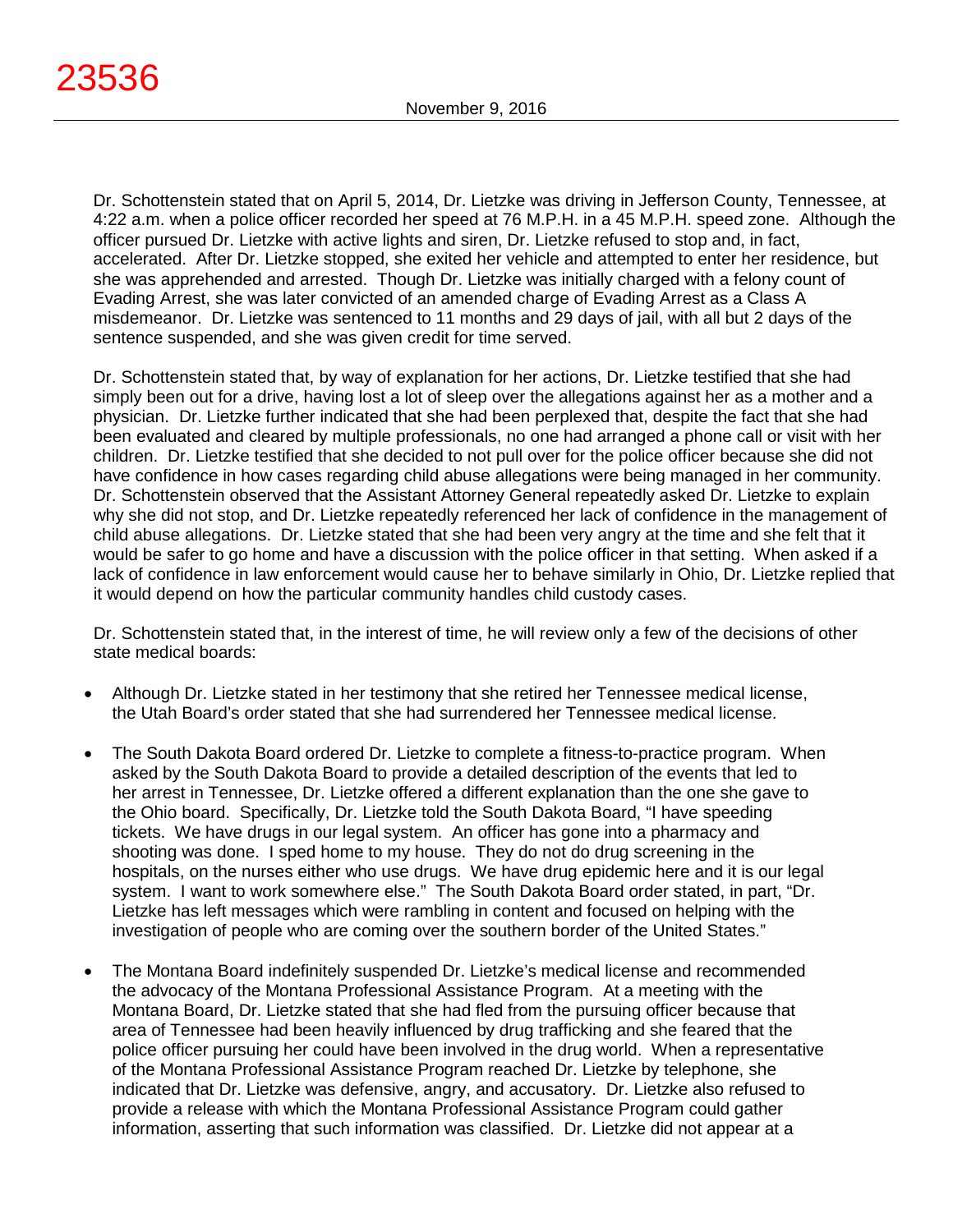subsequent Screening Panel meeting to offer any response or explanation for her behavior.

Dr. Schottenstein stated that in Ohio, the State argued that Dr. Lietzke's conduct in Tennessee placed the police officer in danger, as well as anyone else who may have been on the road at the time of the highspeed chase. Dr. Schottenstein stated that this is clearly true. The State also argued that Dr. Lietzke's behavior violated the accepted moral standards of the community. The Hearing Examiner agreed with the State's position and cited Dr. Lietzke's Tennessee conviction as an example of her very poor judgment. The Hearing Examiner also felt that it was apparent from testimony that Dr. Lietzke could behave similarly if she came to Ohio. Dr. Schottenstein stated that the Hearing Examiner's Proposed Order is to deny Dr. Lietzke's application for licensure.

Dr. Schottenstein commented that as he reviewed this matter, he kept reminding himself that this case does not involved an allegation of violation of Section 4731.22(B)(19), Ohio Revised Code, that no Eastway waiver has been granted, and that Dr. Lietzke did not have legal representation. Dr. Schottenstein stated that he wants to do his best to ensure that he is protecting Dr. Lietzke's rights by being mindful of these issues. Having stated this, Dr. Schottenstein made the following comments and observations.

Dr. Schottenstein stated that it is clear that Dr. Lietzke was convicted in Tennessee and that the other state medical boards took their respective actions. Dr. Schottenstein opined that most people would be mortified if they had engaged in this kind of behavior, would feel ashamed of it, and would apologize for it. However, Dr. Lietzke's reaction was very different. Dr. Schottenstein stated that Dr. Lietzke appears to feel that her behavior is justified and that she does not take ownership of her actions or show evidence of remorse. Dr. Schottenstein stated that Dr. Lietzke rationalizes her behavior through alternating explanations that are clearly illogical and unreasonable. Dr. Schottenstein noted that at one point Dr. Lietzke indicated that she did not trust the police officer who attempted to pull her over because of the difficulties she had encountered in her custody dispute. However, at another point Dr. Lietzke's explanation was that she was concerned about drug trafficking within the police department. Dr. Schottenstein expressed concern with Dr. Lietzke's rationalizations and justifications for her behavior.

Dr. Schottenstein continued that he was also concerned that in her testimony and in examples given in other state board orders, Dr. Lietzke's speech is sometimes circumstantial and includes a great deal of irrelevant detail with frequent diversions even though she remains focused on the broad topic. Dr. Schottenstein stated that there are also times when Dr. Lietzke's thought process is more tangential and she wonders from the topic without ever returning to it. As an example, Dr. Schottenstein read the following from Dr. Lietzke's filed objections to the Report and Recommendation:

Thank you for the legal notice. My objective in obtaining an Ohio MD license was to learn German in an immersion cultural environment. I also like to travel and speak Spanish. Conditions are hostile in east Tennessee toward female physicians. I have experienced a slander attack. P.S. the traffic is bad.

Dr. Schottenstein stated that anyone could understand the anger and hurt of having one's children taken away, and he regretted the pain that Dr. Lietzke must feel. However, Dr. Schottenstein stated that Dr. Lietzke has displaced her anger onto an entire community of people, specifically the community of law enforcement. Dr. Schottenstein stated that Dr. Lietzke does not seem to have learned, or has even attempted to learn, a lesson from this experience. Dr. Schottenstein reiterated Dr. Lietzke's testimony that she would decide whether to pull over for law enforcement on a case-by-case basis. Dr.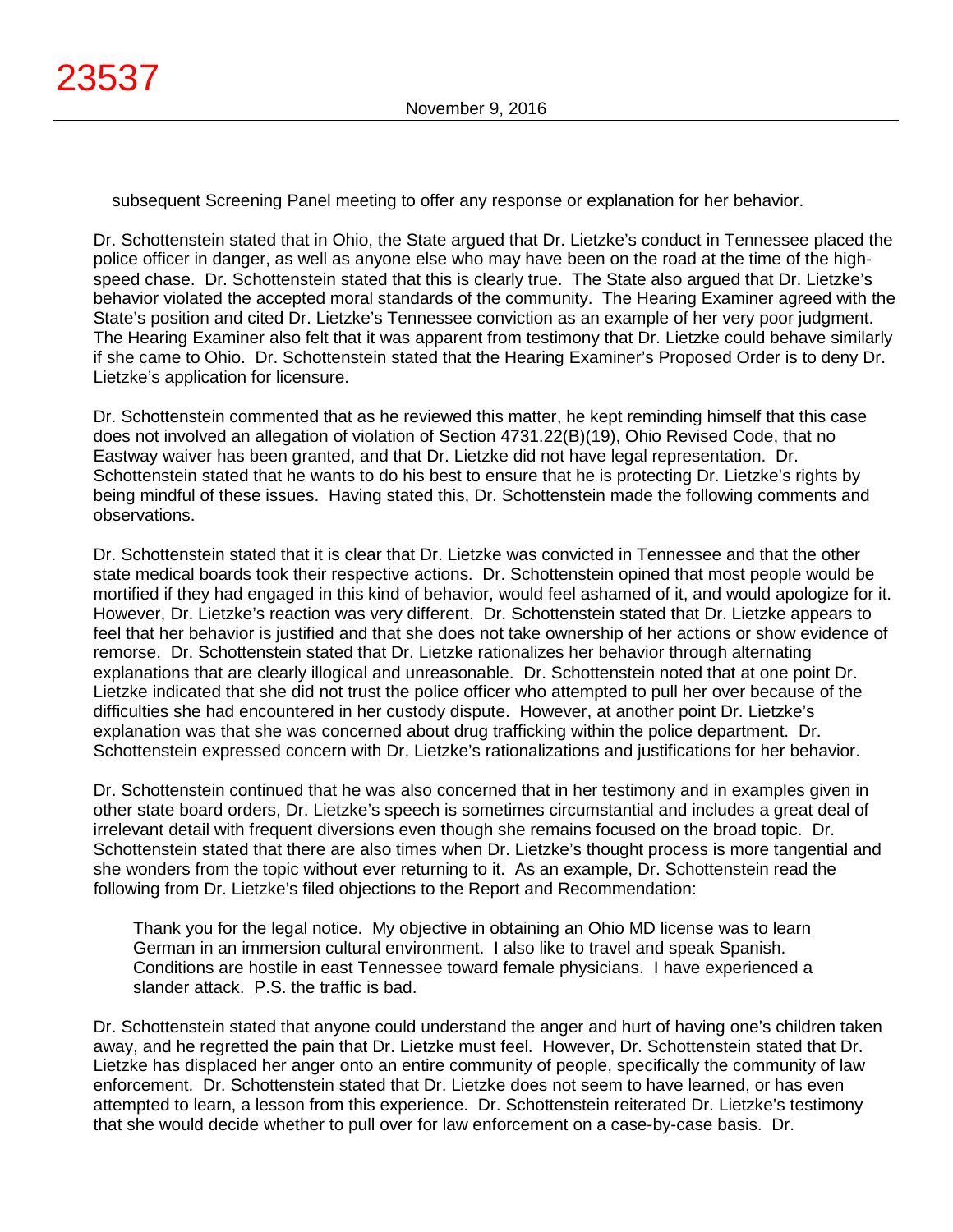Schottenstein questioned if Dr. Lietzke could medically treat a police officer or a police officer's family member if asked to do so. Dr. Schottenstein also asked how someone who has exercised such poor judgment and has such a questionable thought process could have the ability to practice medicine in a way that is not a threat to public safety.

Dr. Schottenstein stated that the Proposed Order would deny Dr. Lietzke's application for an Ohio medical license, but would not permanently deny it. Dr. Schottenstein stated that he could support the proposed denial if he could justify it based on cautious optimism that things will move in the right direction. However, based on Dr. Lietzke's testimony, Dr. Schottenstein did not have confidence that she will exercise good judgment. Dr. Schottenstein stated that he saw no reason to believe that this will be different in a year, or even in five years. Dr. Schottenstein opined that in a situation like this, a nonpermanent denial would be like kicking the can down the road. Dr. Schottenstein proposed that the denial of Dr. Lietzke's application be permanent.

# **Dr. Schottenstein moved to amend the Proposed Order so that Dr. Lietzke's application for a license to practice medicine and surgery in Ohio would be permanently denied. Dr. Steinbergh seconded the motion.**

Dr. Schachat stated that he agrees that Dr. Lietzke's explanations and rationalizations seem very strange. Dr. Schachat opined that they were so strange that he assumed there was some kind of impairment. Dr. Schachat stated that if there is impairment in this case, then the denial of Dr. Lietzke's application should not be permanent so that she can potentially seek treatment and apply again. Dr. Schottenstein stated that he very much appreciates Dr. Schachat's statements. However, Dr. Schottenstein reiterated that Dr. Lietzke has not been charged with a (B)(19) violation. Dr. Schottenstein stated that he has confined his analysis strictly to what is included in the hearing record.

Ms. Anderson agreed with Dr. Schottenstein and stated that Dr. Lietzke was only charged with violation of 4731.22(B)(13) and (B)(22) for the misdemeanor charge and the actions of other medical boards, respectively. Ms. Anderson stated that Dr. Lietzke has not been charged with impairment and that the Board needs to base its decision on the charges that were brought.

Dr. Steinbergh stated that, though it is difficult to permanently deny an application, she agrees with the proposal to permanently deny Dr. Lietzke's application. Dr. Steinbergh stated that she has grave concerns about Dr. Lietzke's attitudes towards law enforcement and whether she could provide medical care to someone in law enforcement. Dr. Steinbergh stated that she could not see Dr. Lietzke being licensed in this state.

Dr. Factora reiterated Dr. Schachat's concern that Dr. Lietzke may have a treatable condition and that treatment could improve her chances of practicing medicine. Dr. Factora observed that some of the other medical boards have suggested that Dr. Lietzke take certain classes or be assessed for professional activities. Dr. Factora also noted the North Carolina Board's conclusion that Dr. Lietzke is not receiving treatment for her medical condition. Dr. Factora stated that Dr. Lietzke has had opportunity to have her underlying causes assessed and addressed, but she has failed to do so to the satisfaction of those boards. Dr. Factora stated that the question before the Ohio Board is whether to give Dr. Lietzke a chance in Ohio when she has already been given chances elsewhere. Dr. Factora stated that, based on the hearing record, it does not appear that Dr. Lietzke has actually gotten better.

Dr. Schottenstein commented that if there had been any indication in the hearing record that Dr. Lietzke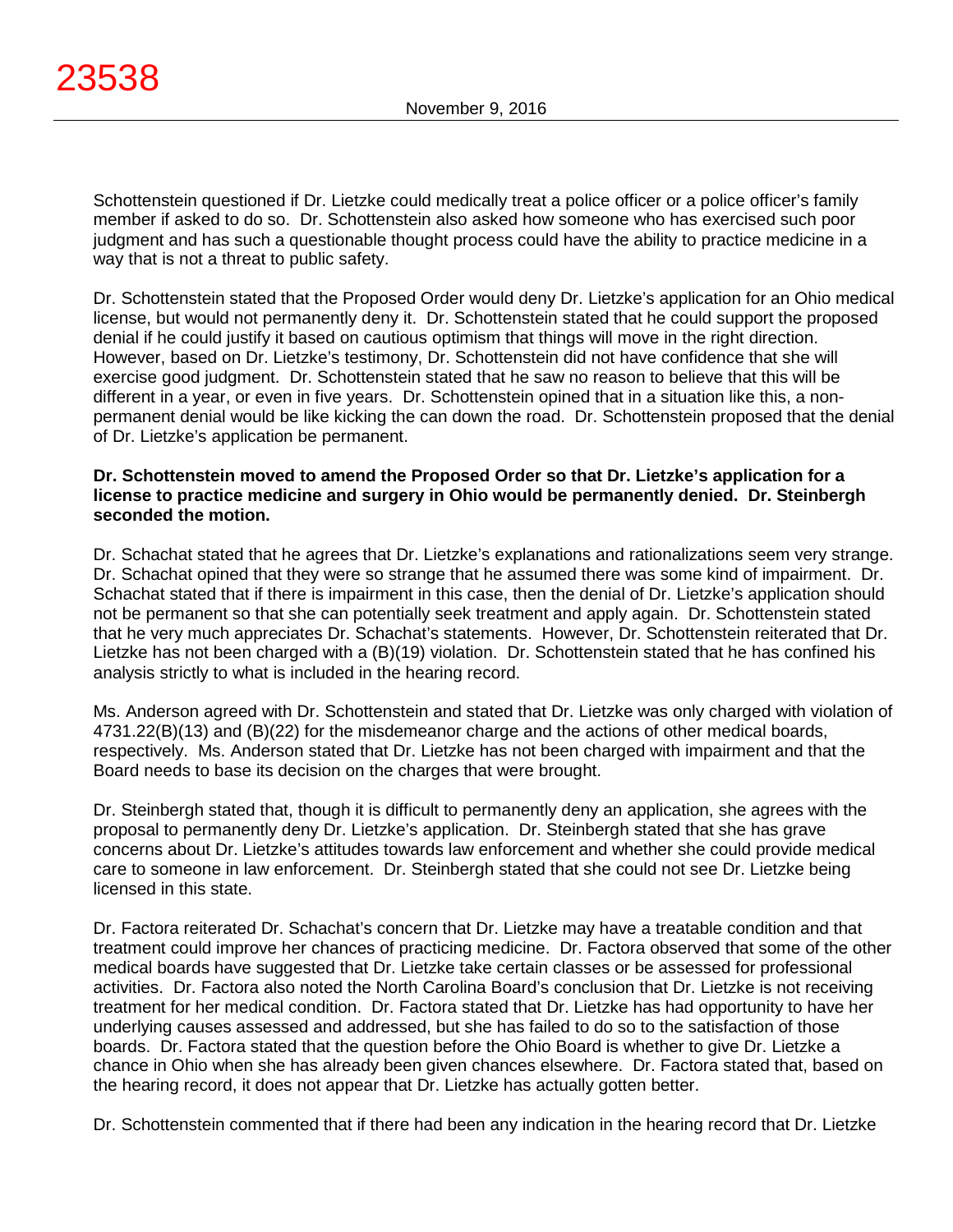had insight, understood the situation, took ownership, and was inclined to proceed in a healthy direction, he would have found that compelling. However, Dr. Schottenstein saw no indication that Dr. Lietzke had moved in the right direction or that this would change in the future. Dr. Schottenstein stated that Dr. Lietzke has not been receptive to opportunities from other state medical boards to rectify the situation.

Dr. Schachat stated that, having heard the comments of Dr. Factora and Dr. Schottenstein, he will support permanent denial of Dr. Lietzke's application.

A vote was taken on Dr. Schottenstein's motion to amend:

ROLL CALL: Dr. Roth

| Dr. Rothermel     | - abstain |
|-------------------|-----------|
| Dr. Saferin       | - abstain |
| Dr. Steinbergh    | - aye     |
| Dr. Soin          | - nay     |
| Mr. Gonidakis     | - aye     |
| Mr. Kenney        | - aye     |
| Dr. Schachat      | - aye     |
| Dr. Schottenstein | - aye     |
| Dr. Edgin         | - aye     |
| Dr. Factora       | - aye     |
|                   |           |

The motion to amend carried.

**Dr. Steinbergh moved to approve and confirm Mr. Porter's Findings of Fact, Conclusions of Law, and Proposed Order, as amended, in the matter of Christiana M. Lietzke, M.D. Dr. Schottenstein seconded the motion.** A vote was taken:

| <b>ROLL CALL:</b> | Dr. Rothermel     | - abstain |
|-------------------|-------------------|-----------|
|                   | Dr. Saferin       | - abstain |
|                   | Dr. Steinbergh    | - aye     |
|                   | Dr. Soin          | - nay     |
|                   | Mr. Gonidakis     | - aye     |
|                   | Mr. Kenney        | - aye     |
|                   | Dr. Schachat      | - aye     |
|                   | Dr. Schottenstein | - aye     |
|                   | Dr. Edgin         | - aye     |
|                   | Dr. Factora       | - aye     |

The motion to approve carried.

# EXECUTIVE SESSION

**Dr. Steinbergh moved to go into Executive Session to confer with the Medical Board's attorneys on matters of pending or imminent court action, and for the purpose of deliberating on proposed consent agreements in the exercise of the Medical Board's quasi-judicial capacity. Dr. Saferin seconded the motion.** A vote was taken: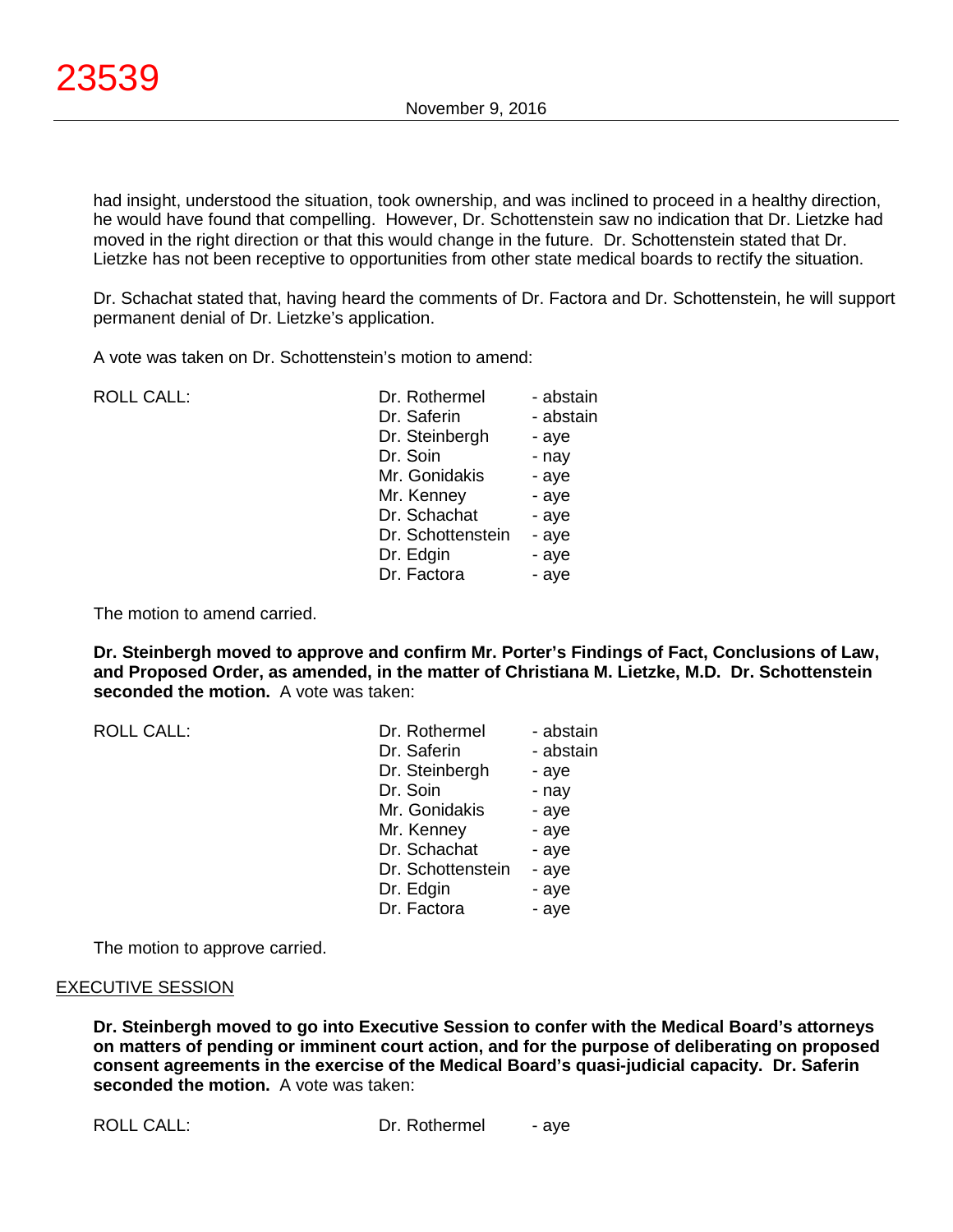November 9, 2016

| - aye |
|-------|
| - aye |
| - aye |
| - aye |
| - aye |
| - aye |
| - aye |
| - aye |
| - aye |
|       |

The motion carried.

Pursuant to Section 121.22(G)(3), Ohio Revised Code, the Board went into executive session with Mr. Groeber, Ms. Anderson, Ms. Loe, Ms. Debolt, Ms. Pollock, Ms. Marshall, the Enforcement Attorneys, the Assistant Attorneys General, Ms. Murray, Ms. Williams, Ms. Moore, and Mr. Taylor in attendance.

The Board returned to public session.

#### RATIFICATION OF SETTLEMENT AGREEMENTS

#### SUNMI YUN AUH, M.D. – VOLUNTARY PERMANENT RETIREMENT

**Dr. Steinbergh moved to ratify the Proposed Voluntary Permanent Retirement with Dr. Auh. Dr. Soin seconded the motion.** A vote was taken:

| <b>ROLL CALL:</b> | Dr. Rothermel     | - abstain |
|-------------------|-------------------|-----------|
|                   | Dr. Saferin       | - abstain |
|                   | Dr. Steinbergh    | - aye     |
|                   | Dr. Soin          | - aye     |
|                   | Mr. Gonidakis     | - aye     |
|                   | Mr. Kenney        | - aye     |
|                   | Dr. Schachat      | - aye     |
|                   | Dr. Schottenstein | - aye     |
|                   | Dr. Edgin         | - aye     |
|                   | Dr. Factora       | - aye     |

The motion to ratify carried.

#### S.I.B., M.D. – CONSENT AGREEMENT

**Dr. Soin moved to ratify the Proposed Consent Agreement with S.I.B., M.D. Mr. Kenney seconded the motion.** A vote was taken:

ROLL CALL:

| Dr. Rothermel  | - abstain |
|----------------|-----------|
| Dr. Saferin    | - abstain |
| Dr. Steinbergh | - nay     |
| Dr. Soin       | - aye     |
| Mr. Gonidakis  | - aye     |
|                |           |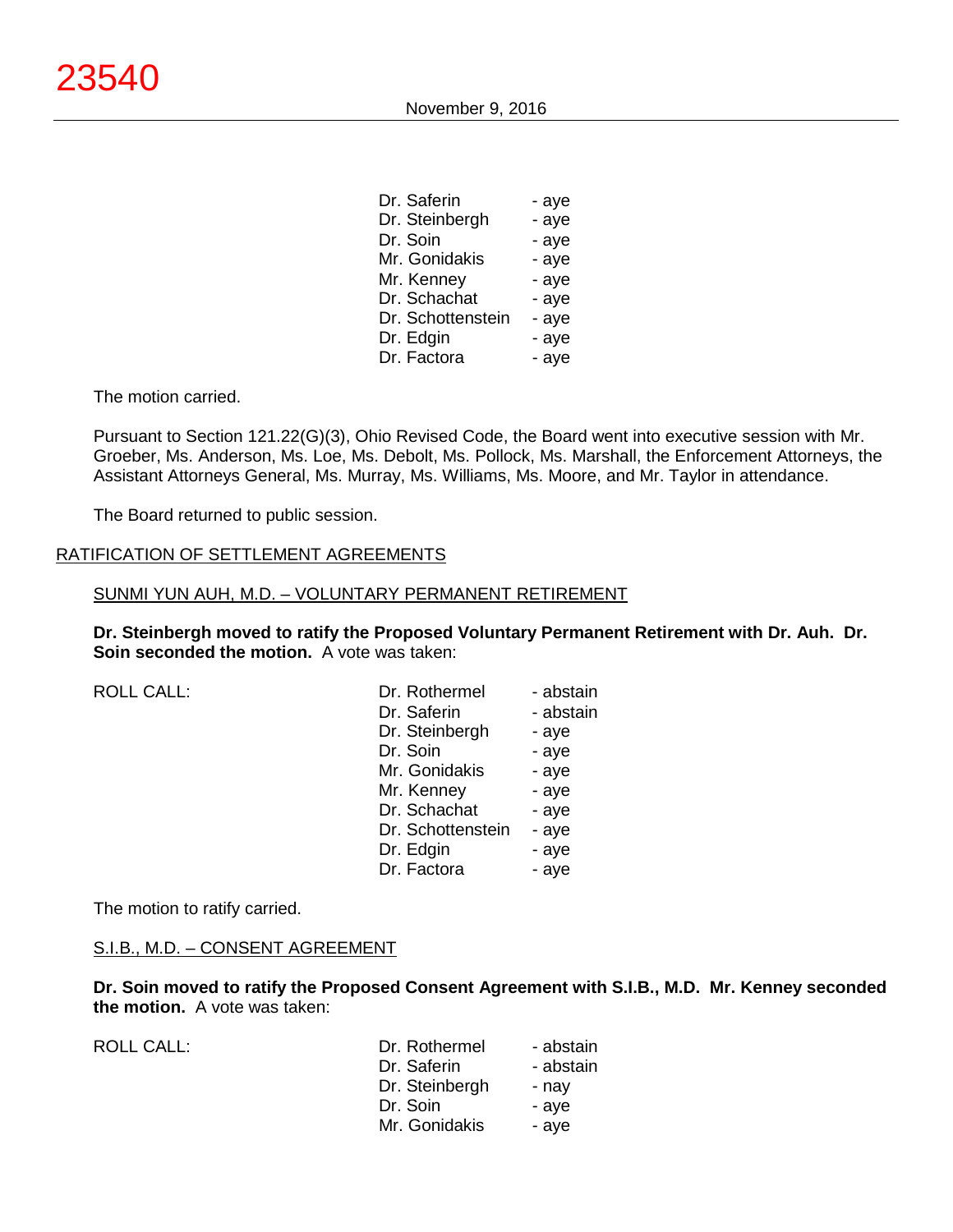| Mr. Kenney        | - aye |
|-------------------|-------|
| Dr. Schachat      | - aye |
| Dr. Schottenstein | - nav |
| Dr. Edgin         | - aye |
| Dr. Factora       | - nay |

Having failed to achieve six affirmative votes, the motion to ratify did not carry.

# EVAN MARCUS LAVON KILL, L.M.T. – CONSENT AGREEMENT

**Dr. Steinbergh moved to ratify the Proposed Consent Agreement with Mr. Kill. Dr. Soin seconded the motion.** A vote was taken:

| <b>ROLL CALL:</b> | Dr. Rothermel     | - abstain |
|-------------------|-------------------|-----------|
|                   | Dr. Saferin       | - abstain |
|                   | Dr. Steinbergh    | - aye     |
|                   | Dr. Soin          | - aye     |
|                   | Mr. Gonidakis     | - aye     |
|                   | Mr. Kenney        | - aye     |
|                   | Dr. Schachat      | - aye     |
|                   | Dr. Schottenstein | - aye     |
|                   | Dr. Edgin         | - aye     |
|                   | Dr. Factora       | - aye     |
|                   |                   |           |

The motion to ratify carried.

#### JOSHUA DAVID PALMER, M.D. – CONSENT AGREEMENT

**Dr. Steinbergh moved to ratify the Proposed Consent Agreement with Dr. Palmer. Dr. Soin seconded the motion.** A vote was taken:

| <b>ROLL CALL:</b> |  |
|-------------------|--|
|                   |  |

| <b>ROLL CALL:</b> | Dr. Rothermel     | - aye |
|-------------------|-------------------|-------|
|                   | Dr. Saferin       | - aye |
|                   | Dr. Steinbergh    | - aye |
|                   | Dr. Soin          | - aye |
|                   | Mr. Gonidakis     | - aye |
|                   | Mr. Kenney        | - aye |
|                   | Dr. Schachat      | - aye |
|                   | Dr. Schottenstein | - aye |
|                   | Dr. Edgin         | - aye |
|                   | Dr. Factora       | - aye |

The motion to ratify carried.

# ERNEST L. SUTTON, M.D. – CONSENT AGREEMENT

**Dr. Soin moved to ratify the Proposed Consent Agreement with Dr. Sutton. Mr. Kenney seconded the motion.** A vote was taken: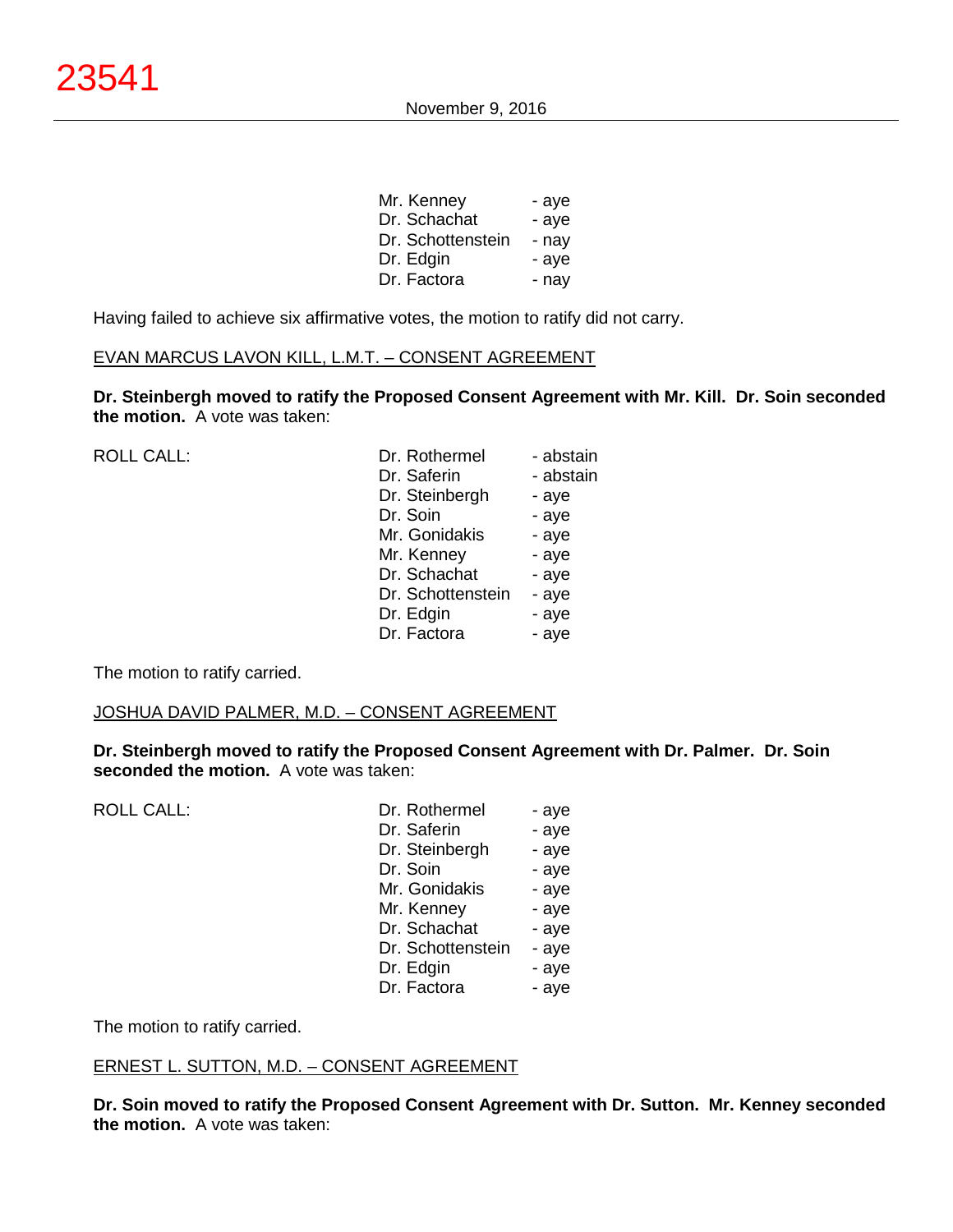| <b>ROLL CALL:</b> | Dr. Rothermel     | - abstain |
|-------------------|-------------------|-----------|
|                   | Dr. Saferin       | - abstain |
|                   | Dr. Steinbergh    | - nay     |
|                   | Dr. Soin          | - aye     |
|                   | Mr. Gonidakis     | - aye     |
|                   | Mr. Kenney        | - aye     |
|                   | Dr. Schachat      | - aye     |
|                   | Dr. Schottenstein | - nay     |
|                   | Dr. Edgin         | - aye     |
|                   | Dr. Factora       | - aye     |

The motion to ratify carried.

# FRANK WELSH, M.D. – CONSENT AGREEMENT

**Dr. Steinbergh moved to ratify the Proposed Consent Agreement with Dr. Welsh. Dr. Schottenstein seconded the motion.** A vote was taken:

| <b>ROLL CALL:</b> | Dr. Rothermel     | - abstain |
|-------------------|-------------------|-----------|
|                   | Dr. Saferin       | - abstain |
|                   | Mr. Giacalone     | - aye     |
|                   | Dr. Steinbergh    | - aye     |
|                   | Mr. Gonidakis     | - aye     |
|                   | Mr. Kenney        | - aye     |
|                   | Dr. Schachat      | - aye     |
|                   | Dr. Schottenstein | - aye     |
|                   | Dr. Edgin         | - aye     |
|                   | Dr. Factora       | - aye     |

The motion to ratify carried.

# GREGORY ALLAN PARKER, M.D. – SUPERSEDING STEP I CONSENT AGREEMENT

**Dr. Steinbergh moved to ratify the Proposed Superseding Step I Consent Agreement with Dr. Parker. Dr. Soin seconded the motion.** A vote was taken:

| Dr. Rothermel     | - abstain |
|-------------------|-----------|
| Dr. Saferin       | - abstain |
| Dr. Steinbergh    | - aye     |
| Dr. Soin          | - aye     |
| Mr. Gonidakis     | - aye     |
| Mr. Kenney        | - aye     |
| Dr. Schachat      | - aye     |
| Dr. Schottenstein | - aye     |
| Dr. Edgin         | - aye     |
| Dr. Factora       | - aye     |
|                   |           |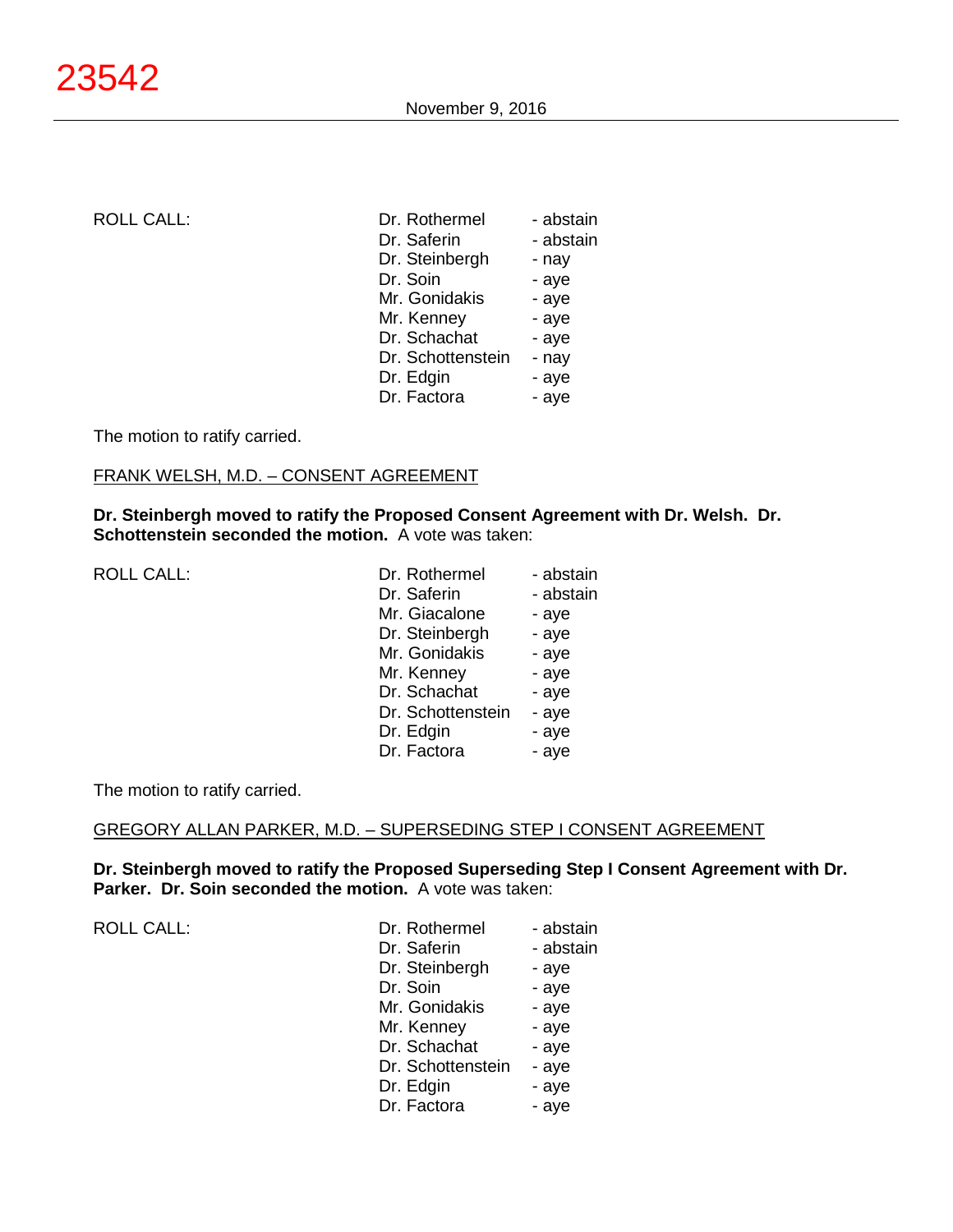The motion to ratify carried.

#### CITATIONS AND ORDERS OF SUMMARY SUSPENSION, IMMEDIATE SUSPENSION, AND AUTOMATIC **SUSPENSION**

**Dr. Steinbergh moved to send the Notices of Opportunity for Hearing to Michael Garber, M.D.; Anthony Michael Letizio, II, D.O.; Deborah Lyn Rose, M.D.; and Aubrey Dawn Winkler, P.A. Dr. Soin seconded the motion.** A vote was taken:

| <b>ROLL CALL:</b> | Dr. Rothermel     | - abstain |
|-------------------|-------------------|-----------|
|                   | Dr. Saferin       | - abstain |
|                   | Dr. Steinbergh    | - aye     |
|                   | Dr. Soin          | - aye     |
|                   | Mr. Gonidakis     | - aye     |
|                   | Mr. Kenney        | - aye     |
|                   | Dr. Schachat      | - aye     |
|                   | Dr. Schottenstein | - aye     |
|                   | Dr. Edgin         | - aye     |
|                   | Dr. Factora       | - aye     |
|                   |                   |           |

The motion to send carried.

#### RULES AND POLICIES

ROLL CALL:

#### ADOPTION OF RULES

**Dr. Steinbergh moved to rescind current Rules 4731-1-12, 4731-19-01, 4731-19-02, 4731-19-03, 4731-19-04, 4731-19-05, 4731-19-06, and 4731-19-07; adopt new Rule 4731-1-12; and adopt amended Rules 4731-1-16, 4731-17-02, 4731-17-07, 4731-23-01, 4731-23-02, 4774-1-02, 4774-1-03, and 4774-2-02. Dr. Steinbergh further moved that the Rules be final filed with an effective date of November 30, 2016. Dr. Soin seconded the motion.** A vote was taken:

| Dr. Rothermel     | - aye |
|-------------------|-------|
| Dr. Saferin       | - aye |
| Dr. Steinbergh    | - aye |
| Dr. Soin          | - aye |
| Mr. Gonidakis     | - aye |
| Mr. Kenney        | - aye |
| Dr. Schachat      | - aye |
| Dr. Schottenstein | - aye |
| Dr. Edgin         | - aye |
| Dr. Factora       | - aye |

The motion carried.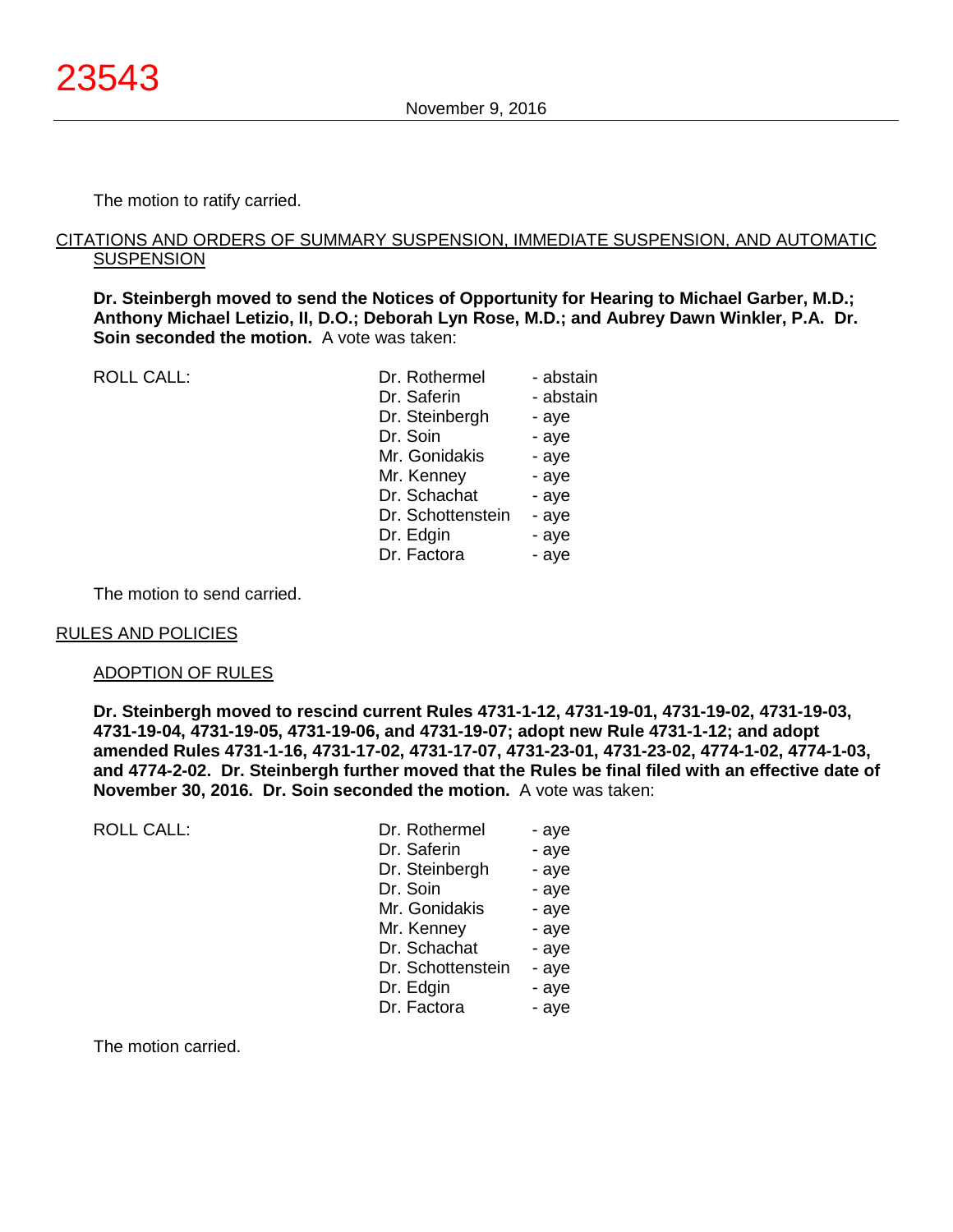#### RULES TO BE FILED WITH JCARR

#### RULES 4731-11-01 AND 4731-11-09

**Dr. Steinbergh moved to ratify the filing of Rules 4731-11-01 and 4731-11-09, Ohio Administrative Code, as discussed, with the Joint Committee on Agency Rule Review (JCARR). Dr. Saferin seconded the motion.** A vote was taken:

ROLL CALL:

| Dr. Rothermel     | - aye |
|-------------------|-------|
| Dr. Saferin       | - aye |
| Dr. Steinbergh    | - aye |
| Dr. Soin          | - aye |
| Mr. Gonidakis     | - aye |
| Mr. Kenney        | - aye |
| Dr. Schachat      | - aye |
| Dr. Schottenstein | - aye |
| Dr. Edgin         | - aye |
| Dr. Factora       | - aye |
|                   |       |

#### The motion carried.

#### FINANCIAL DISCLOSURE STATEMENTS

Ms. Debolt stated that the Ohio Ethics Commission has submitted a list of addresses for the Board's required Financial Disclosure Statement filers. Ms. Debolt provided each Board member with their respective listed address so they can insure that the Ethics Commission has the correct addresses.

# OPERATIONS REPORT

**Human Resources:** Mr. Groeber stated that Joseph Turek has accepted the position of Deputy Director of Licensure and will begin on November 27. Mr. Turek comes to the Board from the Public Utilities Commission of Ohio, where he was very highly regarded by his peers. Mr. Turek also has backgrounds in commercial licensing, management, and information technology.

Mr. Groeber stated that applicants for the position of Attorney 2 in the Legal Department are currently being interviewed. The position of Attorney 4, also in the Legal Department, will be posted soon to aid in recent legislative initiatives and other projects.

Mr. Groeber stated that the position of Investigator Supervisor, North Area, will be filled soon and will likely cause a vacancy in an Investigator position.

**Budget:** Mr. Groeber stated that the Board's current cash balance is \$4,900,000. Mr. Groeber stated that the Board will pay a fee this month for its share of the developing E-License system, but no problems are anticipated with absorbing that cost.

**Information Technology:** Mr. Groeber stated that the E-License development project is continuing without any major disruptions.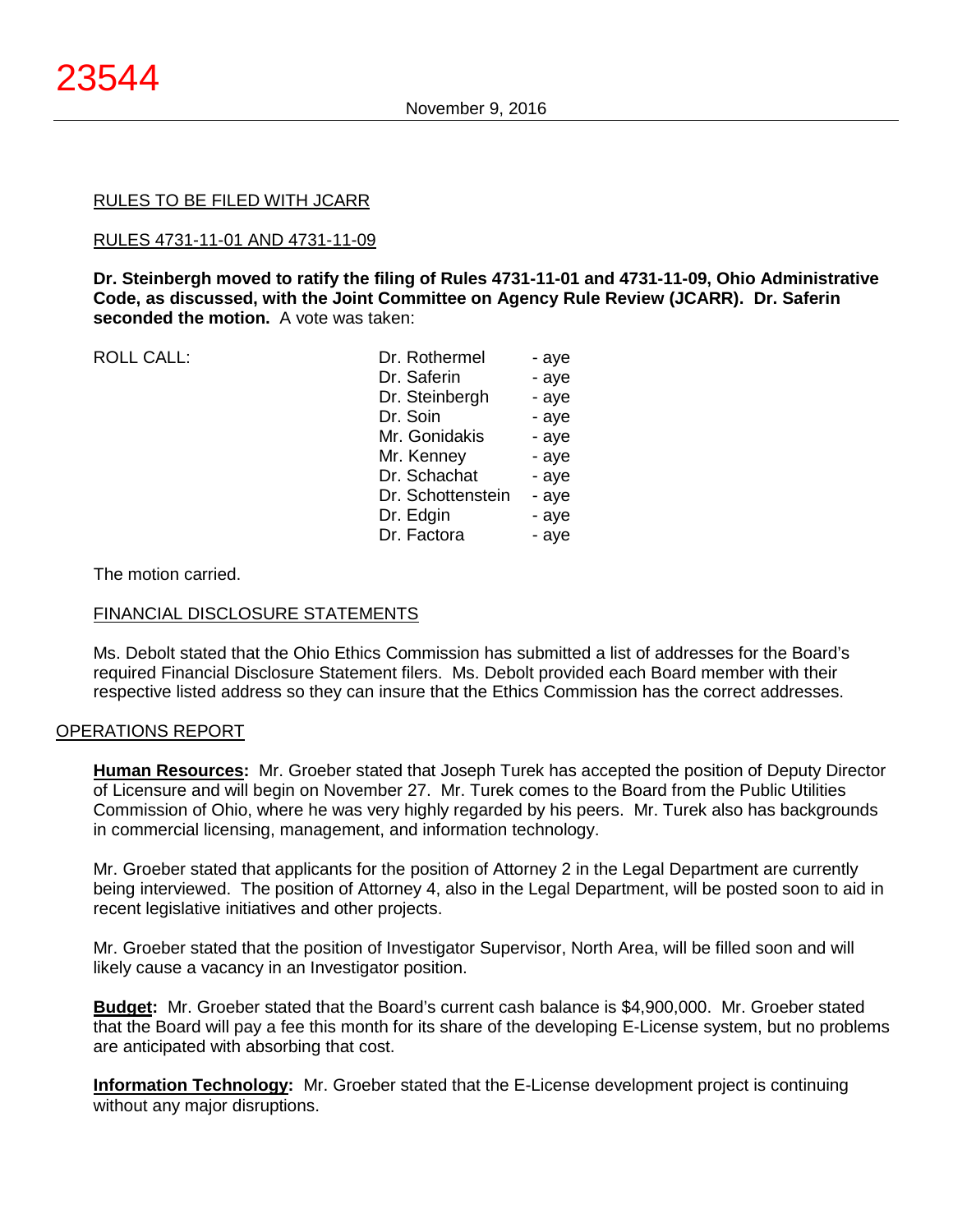**Communications and Outreach:** Mr. Groeber noted that two small cameras have been positioned in the meeting room as part of the Board's efforts to video record portions of the Board meetings.

Mr. Groeber stated that he and other staff met with the Ohio Council of Medical School Deans regarding the Board's efforts to engage with medical students and residents on a more routine basis and expanding the Partners in Professionalism program. Mr. Groeber stated that Ms. Pollock is working with the Wright State University School of Medicine to develop a program for that institution.

Ms. Pollock stated that Board meetings are now being recorded for educational purposes and work will continue over the next few months to render it into a usable format that will be consumable by medical students.

Ms. Pollock stated that media calls in the last month have been focused on prescribing and the Ohio Automated Rx Reporting System (OARRS), in additional to inquiries on individual actions taken against licensees. Ms. Pollock stated that the Atlanta Journal-Constitution will soon issue grades on all state medical boards for addressing sexual misconduct by physicians. Ms. Pollock stated that the Atlanta Journal-Constitution will give the Ohio Board an opportunity to correct any information they have prior to publication.

Ms. Pollock stated that a second letter regarding prescribing practices and the use of the OARRS system was sent to specific physicians on November 3. This letter resulted in approximately 200 e-mails from physicians requesting clarification or additional information. Ms. Pollock stated that the Board worked with Ohio's medical associations in responding to the e-mails. Ms. Pollock stated that the Board will continue to send these letters and that the Ohio State Medical Association is cooperating in this effort. Mr. Groeber commented that sending the letters is already having a positive impact on prescribing practices in Ohio.

In response to questions from the Board, Ms. Pollock stated that the letter was sent to physicians, podiatric physicians, and physician assistants. Ms. Pollock stated that efforts are underway to improve the reporting capabilities of OARRS so that it can be a better tool for prescribers. Dr. Schottenstein commented that with proper reporting from the system, practitioners will be able to appropriately selfmonitor and correct any issues of this nature. Dr. Edgin commented that OARRS is not user-friendly. Dr. Soin agreed and opined that efficiencies could be built into it. Mr. Groeber stated that he will discuss these issues with Dr. Edgin and Dr. Soin and take their concerns to the Board of Pharmacy, which operates OARRS.

Dr. Soin stated that a great deal of progress has been made with outreach regarding OARRS. Dr. Soin observed that the standard letter includes a sentence stating that the physician may be receiving the letter because they are providing palliative care, which is exempted from the regulations. Based on feedback from colleagues, Dr. Soin suggested that that language be expanded and clarified. Mr. Groeber stated that any physician who feels that they are included on the mailing list due to palliative care should contact the Board in order to be excluded from future mailings.

**Agency Operations:** Mr. Groeber stated that the total number of open cases in October increased somewhat, partially due to a number of complaints associated with Ohio Automated Rx Reporting System (OARRS) data.

Mr. Groeber stated that the total number of licenses issued is up 12% for the year, while processing time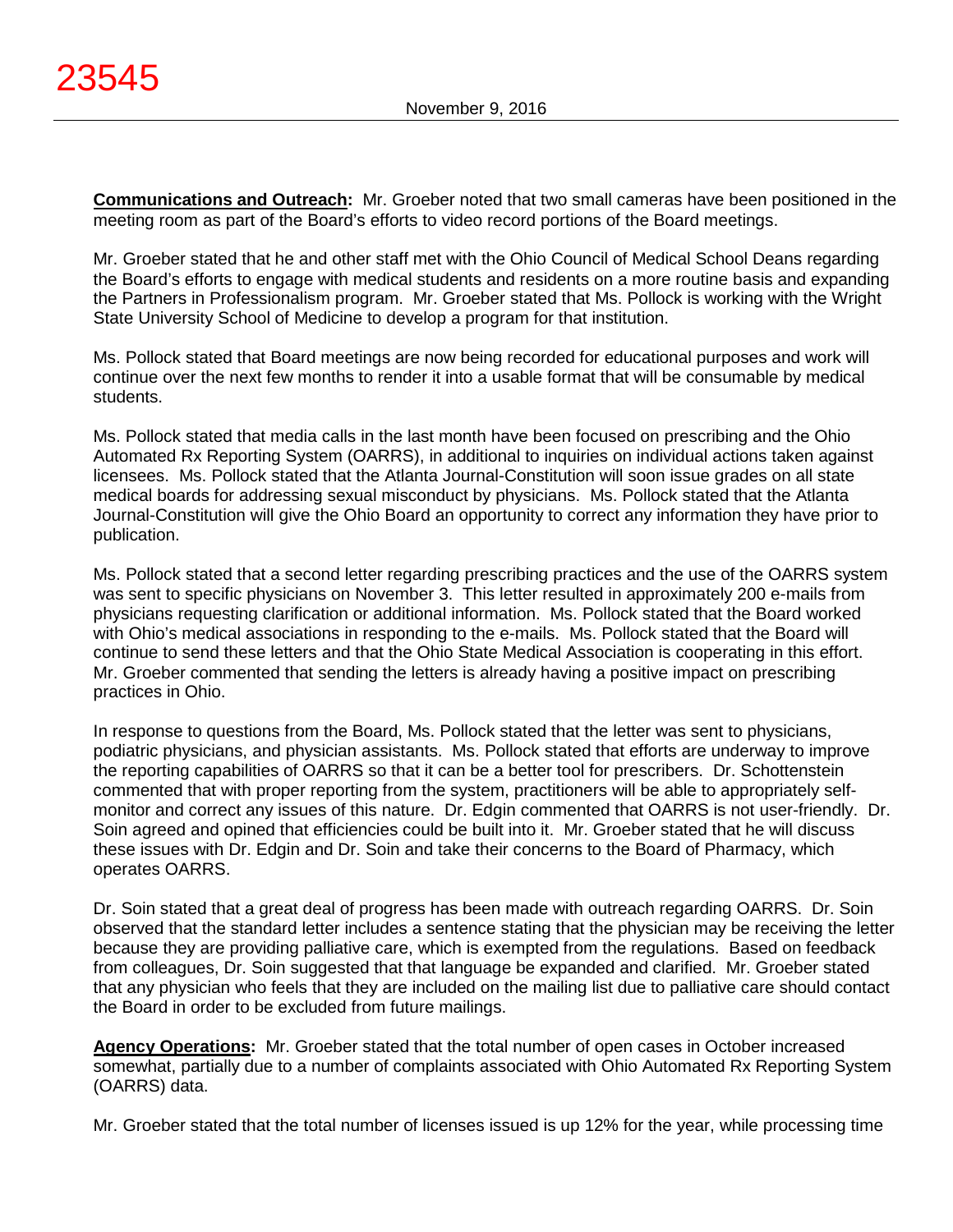is down by 10%.

Mr. Groeber stated that representatives from the Federation of State Medical Boards will be at the Board's December 14, 2016 meeting and will give a 30-minute presentation.

Mr. Groeber stated that ethics training must be completed by December 15, 2016.

**Fining Authority:** Mr. Groeber stated that the Board's staff would like feedback from the Board regarding the inclusion of fines in settlement agreements. Ms. Marshall stated when the Board adopted the current fining guidelines, there was a brief discussion that fines would not be obtainable when negotiating a voluntary permanent surrender of a license. At that time, the Board determined that having no fine in a permanent surrender was acceptable in exchange for getting the practitioner out of practice immediately with a non-appealable settlement, as well as avoiding spending Board resources on an administrative hearing. Ms. Marshall opined that if fines are associated with permanent surrenders, it may become impossible to negotiate such surrenders. Based on comments made at last month's Board meeting, Ms. Marshall asked for clarification of the Board's expectations in these matters.

The Board discussed this matter thoroughly. Mr. Kenney stated that permanent surrender agreements are based on some action by the licensee; Mr. Kenney opined that fines based on that action should be included in the agreements, according to the fining guidelines agreed to by the Board. Mr. Gonidakis stated that the Board should always put public protection first, as Mr. Kenney always has as a Board member. Mr. Gonidakis opined that the benefits of permanently removing a bad physician from practice outweigh the benefits of a fine. Dr. Steinbergh agreed that a fine should not be placed on a physician who is permanently surrendering their license and are removed from practice. Mr. Kenney stated that this matter is not about the money received in the payment of a fine, but is about the fact that the Board worked hard to gain fining authority and it therefore should be used.

Dr. Rothermel stated that as she and Dr. Saferin, as the Secretary and Supervising Member, review cases and make decisions, patient safety is paramount. Dr. Rothermel stated that in most cases getting the practitioner out of practice as soon as possible is the most important thing for patient safety. Dr. Rothermel noted that a negotiated permanent surrender is different from a Board-ordered permanent revocation; Dr. Rothermel felt that it is appropriate to include a fine as part of a permanent revocation.

Dr. Soin stated that he sees the value to having a potential fine available as a possible permanent surrender is negotiated. However, Dr. Soin opined that included a fine in all permanent surrenders is not practical. Dr. Soin stated that the reason a practitioner pays a fine is to maintain their license, which is not an option with a permanent surrender. Dr. Soin therefore questioned why a practitioner would agree to a fine as a provision of a permanent surrender. Dr. Soin stated that if a practitioner cannot regain their license, the only incentive to pay a fine is to preserve their credit score. Mr. Kenney stated that failure to pay a fine does more than affect the practitioner's credit score. Mr. Kenney stated that the Attorney General's office can file for a judgment in a court against the practitioner's property or worth, and therefore the fine is payable regardless of whether the practitioner has a license.

Dr. Saferin recommended that the issue of fining with permanent revocation should continue as it is, with the Secretary and Supervising Member having discretion in whether to pursue a fine when negotiating a possible permanent surrender. Dr. Saferin stated that all agreements must still be ratified by the full Board, which can reject any settlement it deems inappropriate. Dr. Saferin stated that if the Board votes to never include fines in permanent surrenders, then it is lost as a negotiating tool. Mr. Kenney agreed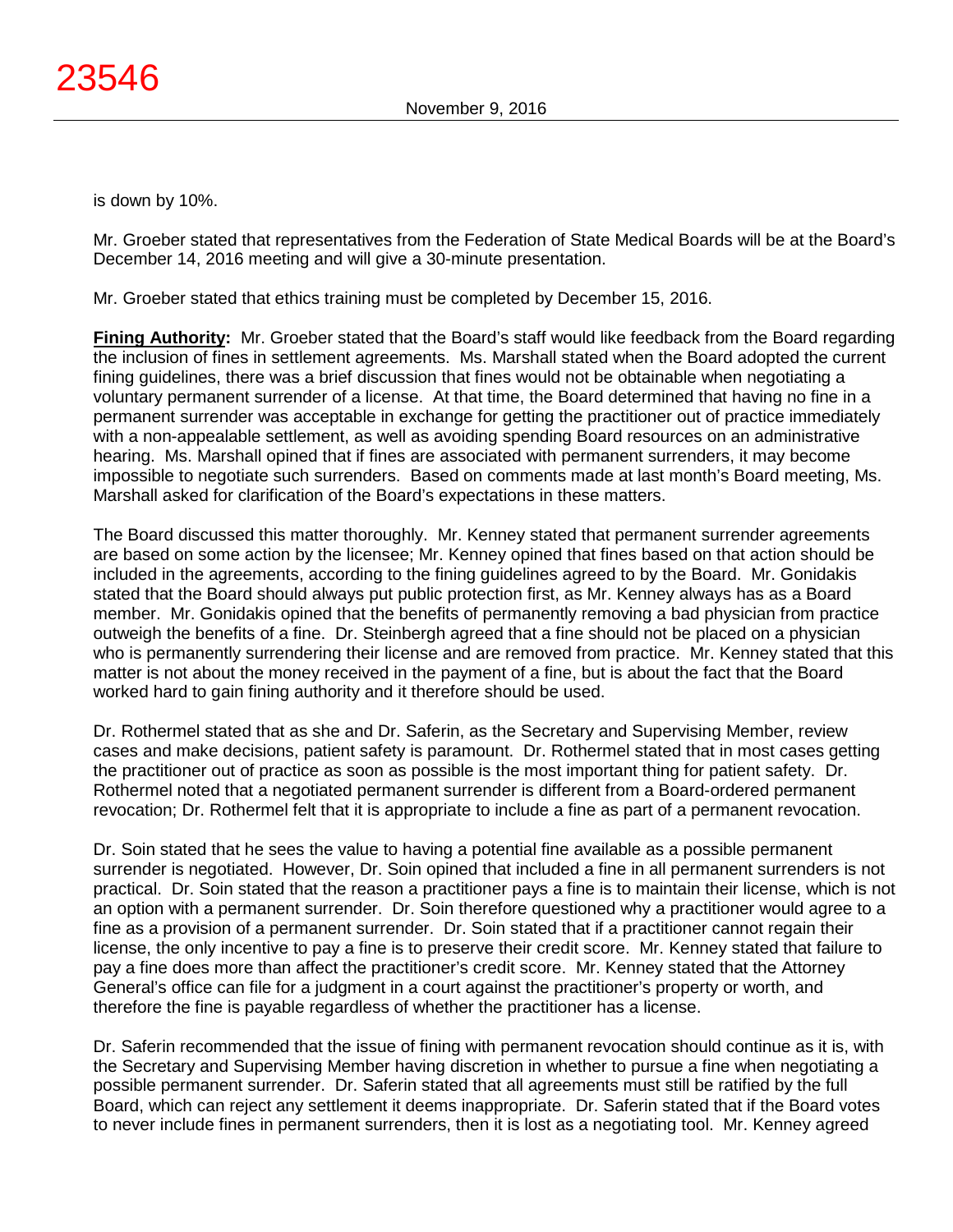with Dr. Saferin.

Mr. Groeber stated that the staff would also like clarification of another fine-related circumstance.

Ms. Marshall asked the Board for guidance in cases of relapse in certain situations. Ms. Marshall stated that because relapse is part of the disease of addiction, the fining guidelines indicate that there should be no fine. However, the fining grid also indicates that a violation of the terms of a Board order or settlement agreement does trigger a fine. Ms. Marshall asked what the Board's expectations is regarding a fine if a probationer relapses and there is no other violation of their probation.

Mr. Kenney opined that a relapse constitutes a violation of probationary terms and should be fined as such. Dr. Rothermel stated that the Board has decided that fines will not be levied for impairment. Dr. Rothermel opined that because relapse is part of impairment, there should not be a fine if there are no other violations.

The Board discussed this matter thoroughly. Mr. Kenney stated that relapse is not something that happens in isolation. Rather, relapse is the result of an action, such as taking a drink of alcohol. Mr. Kenney stated that he would not fine someone for being impaired, but he favored fining for the action leading to relapse. Dr. Saferin disagreed and stated that relapse is included in the impairment process.

Dr. Schottenstein agreed with Mr. Kenney that a relapse is a violation of probationary terms. Dr. Schottenstein stated that the question before the Board is whether the practitioner should be fined in addition to the other ways in which the violation is addressed. Dr. Schottenstein opined that a relapse is part of impairment, and therefore he would not favor fining it. Dr. Schottenstein agreed that if there is any other behavior surrounding a relapse that is additionally a violation, then it would be fair to fine based on that additional violation. Dr. Rothermel agreed.

**Dr. Rothermel moved that if a probationer violates the terms of his or her probationary terms by relapsing, and there is no other violation of probationary terms, then there will be no fine. Dr. Saferin seconded the motion.** A vote was taken:

| <b>ROLL CALL:</b> | Dr. Rothermel     | - aye |
|-------------------|-------------------|-------|
|                   | Dr. Saferin       | - aye |
|                   | Dr. Steinbergh    | - aye |
|                   | Dr. Soin          | - aye |
|                   | Mr. Gonidakis     | - aye |
|                   | Mr. Kenney        | - nay |
|                   | Dr. Schachat      | - aye |
|                   | Dr. Schottenstein | - aye |
|                   | Dr. Edgin         | - aye |
|                   | Dr. Factora       | - aye |
|                   |                   |       |

The motion carried.

Mr. Gonidakis stated that Ms. Marshall has also asked for clarification in instances when there are violations of probationary terms in addition to relapse. Mr. Kenney agreed to make a motion in this regard.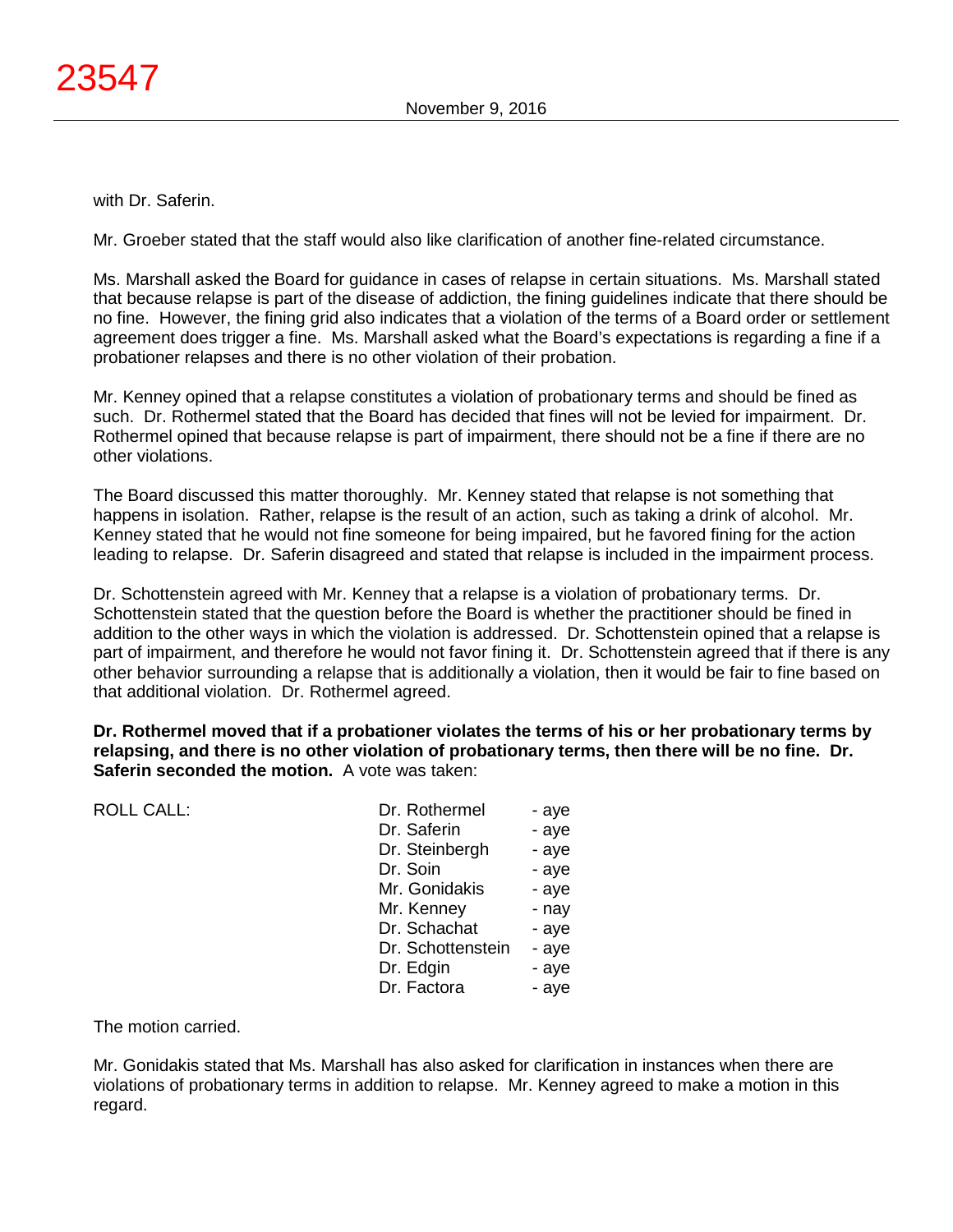**Mr. Kenney moved that if a probationer relapses and also commits some other act that violates the terms of his or her probationary terms, then the additional action or actions are subject to fine. Dr. Steinbergh seconded the motion.** A vote was taken:

 $ROILCAII$ :

| Dr. Rothermel     | - aye |
|-------------------|-------|
| Dr. Saferin       | - aye |
| Dr. Steinbergh    | - aye |
| Dr. Soin          | - aye |
| Mr. Gonidakis     | - aye |
| Mr. Kenney        | - nay |
| Dr. Schachat      | - aye |
| Dr. Schottenstein | - aye |
| Dr. Edgin         | - aye |
| Dr. Factora       | - aye |

The motion carried.

#### PROPOSED BOARD MEETING DATES, 2018

**Dr. Saferin moved to approve the proposed Board meeting dates for the calendar year 2018, as listed in the Agenda Materials. Mr. Kenney seconded the motion.** All members voted aye. The motion carried.

#### REPORTS BY ASSIGNED COMMITTEES

#### FINANCE COMMITTEE

Ms. Loe stated that the Board received slightly over \$1,000,000 in revenue in September due to a large group of physicians renewing their licenses. Expenditures for September were \$646,000. The Board's cash balance at the end of September was \$4,900,000.

Ms. Loe stated that as of the end of September, which concluded the first quarter of the fiscal year, the Board has spent roughly 25% of its annual budget, so the Board is about where it should be financially.

#### POLICY COMMITTEE

Dr. Soin stated that this morning the Policy Committee received updates on the one-bite reporting exemption and medical marijuana. Regarding a non-disciplinary option in cases of mental or physical illness, the staff will gather more information and provide an update at a future meeting.

#### LEGISLATIVE UPDATE

Mr. LaCross stated that there are four amendments being worked on in the current session of the legislature. One amendment concerns the supervision of hyperbaric oxygen therapy by podiatric physicians, which Dr. Steinbergh has been instrumental in crafting. Mr. LaCross stated that this amendment will be paired with the amendment reducing initial physician licensure fees from \$335 to \$305. Mr. LaCross stated that these two amendments will be included in another bill for passage.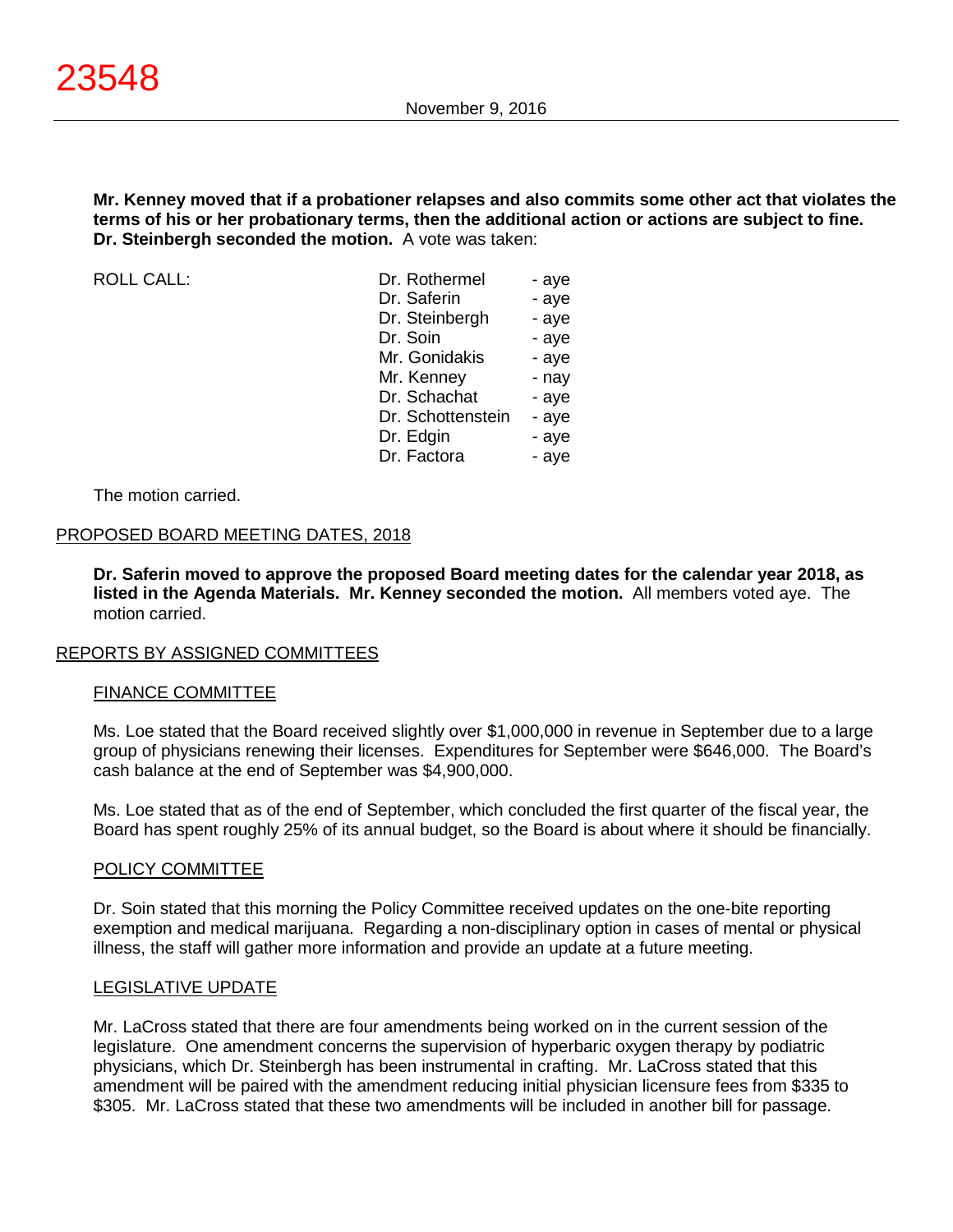Mr. LaCross continued that the effective date of the amendment regarding physician assistant supervision agreements has been pushed to January 31, 2018, in order to allow renewal between August 1, 2017, and January 31, 2018. Mr. LaCross stated that this will also help the Board administratively.

Mr. LaCross stated that the fourth amendment concerns the ability of physician assistants with master's degrees who are authorized to prescribe in another state. Mr. LaCross stated that there does not seem to be any opposition to this amendment.

Mr. LaCross stated that when the language for the four amendments is available, he will send it to the Board members.

# LICENSURE COMMITTEE

# LICENSURE APPLICATION REVIEW

# MOLLY AMALIA LIZETTE FREY, M.T.

Dr. Saferin stated that Ms. Frey, who has not practiced massage therapy since 2005, has applied for restoration of her massage therapy license. The Licensure Committee has recommended approving Ms. Frey's request, pending successful completion of the Massage and Bodywork Licensing Examination (MBLEX) within six months.

**Dr. Saferin moved to approve Ms. Frey's request for restoration of her license to practice massage therapy in Ohio, pending successful completion of the Massage and Bodywork Licensure Examination (MBLEX) within six months following this Board meeting. Dr. Steinbergh seconded the motion.** A vote was taken:

ROLL CALL:

| Dr. Rothermel     | - aye |
|-------------------|-------|
| Dr. Saferin       | - aye |
| Mr. Giacalone     | - aye |
| Dr. Steinbergh    | - aye |
| Mr. Gonidakis     | - aye |
| Mr. Kenney        | - aye |
| Dr. Schachat      | - aye |
| Dr. Schottenstein | - aye |
| Dr. Edgin         | - aye |
| Dr. Factora       | - aye |

The motion carried.

# CE BROKER, CONTINUING EDUCATION TRACKING SYSTEM

Dr. Saferin stated that the Licensure Committee entertained a very interesting presentation by CE Broker, which provides services tracking continuing education. Dr. Saferin stated that CE Broker can provide a system into which practitioners can upload their continuing education (CE) credits. Dr. Saferin stated that this system would allow the Board to audit 100% of its licensees to ensure compliance with CE requirements. Dr. Saferin stated that those without the required CE credits can be prevented from renewing their license, just as physician assistants cannot currently renew their license without current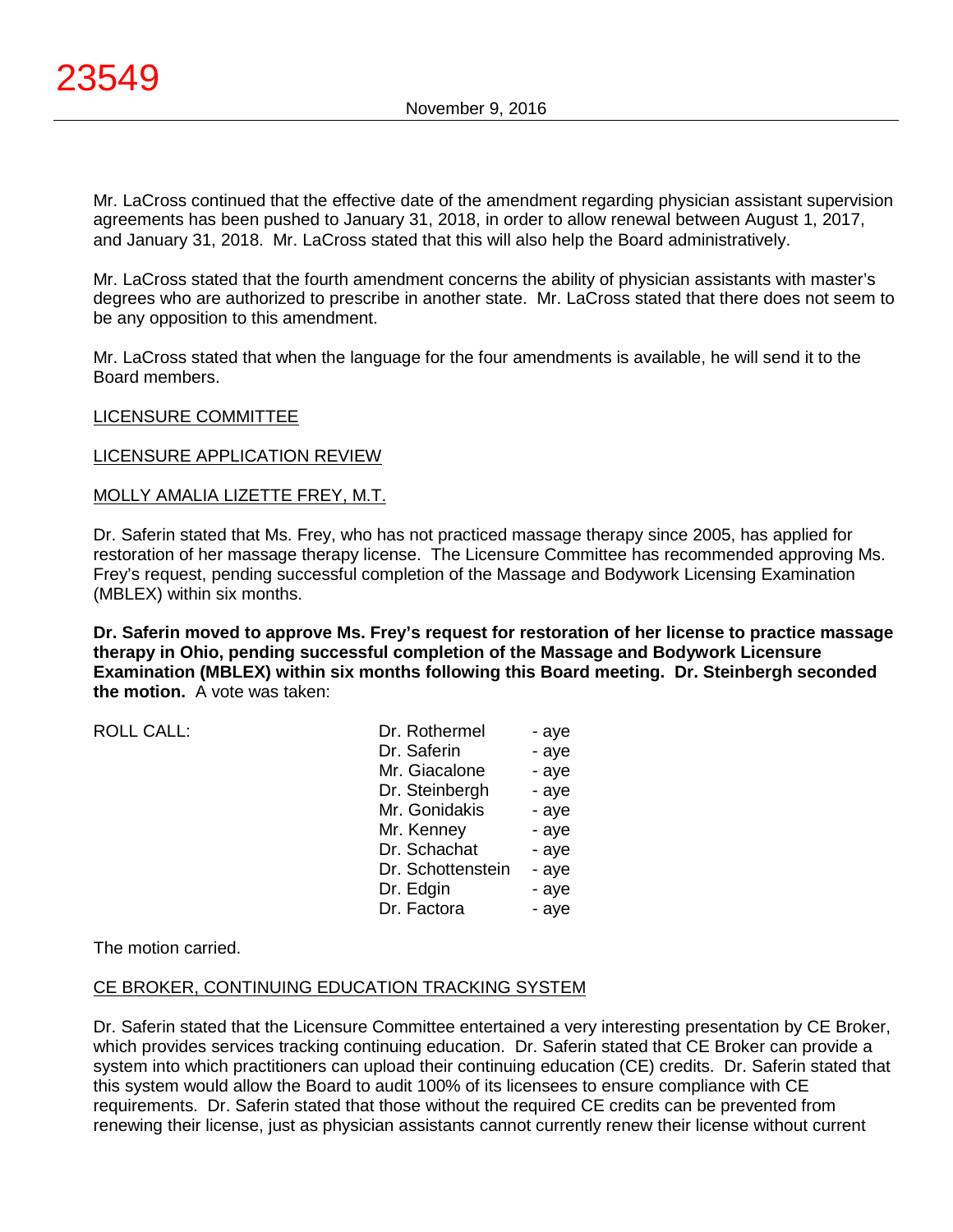certification from the National Commission for Certification of Physician Assistants. Dr. Saferin added that CE Broker can offer these service without charge to the licensees, the associations, or the State.

Dr. Schachat commented that uploading CE credits into a system would mean more work for physicians, who often already have to upload CE credits into other systems for their employer and/or association. Dr. Schachat stated that these differing system should be linked so that the CE credits need only be uploaded once.

Dr. Schachat also commented that nothing is free and he asked how the company is profitable. Dr. Saferin replied that there may be advertising on the site when credits are uploaded. Dr. Saferin stated that the company makes its money by offering three levels of service. The basic plan is completely free. The professional level costs \$29 per year and provides help in uploading the credits, which is particularly useful to those not technically inclined. The concierge level costs \$99 per year and is designed for people with multiple licenses. Dr. Saferin stated that the concierge level will track the different requirements for each license to ensure that all requirements are being met. Dr. Saferin stated the CE Broker makes its money from the professional and concierge levels, with the majority of users utilizing the basic level and paying nothing.

Dr. Saferin stated that the Committee continues to explore this option.

# COMPLIANCE COMMITTEE

Dr. Steinbergh stated that on October 19, 2016, the Compliance Committee met with Jagprit S. Dhillon, M.D.; Robert S. Haber, M.D.; James A. Marsh, Jr., D.O.; Donna Porter, M.T.; and Matthew R. Steiner, M.D., and moved to continue them under the terms of their respective Board actions. The Compliance Committee also accepted Compliance staff's report of conferences on September 12 & 13, 2016.

# PHYSICIAN ASSISTANT/SCOPE OF PRACTICE COMMITTEE

Dr. Steinbergh stated that the Physician Assistant/Scope of Practice Committee considered the following medications for the physician assistant formulary:

- Xiidra, an anti-inflammatory agent and ophthalmologic medication. The Physician Assistant Policy Committee (PAPC) recommended placing this medication in the "CPT May Prescribe" category. However, the Physician Assistant/Scope of Practice Committee tabled the matter and referred it back to the PAPC.
- Photrexa, an ophthalmologic drop used for treatment of corneal estasia following refractive surgery. The PAPC recommended placing this medicine in the "CPT May Not Prescribe" category due to side-effects. The Physician Assistant/Scope of Practice Committee agreed with this recommendation.
- Adlyxin, a medication administered by subcutaneous injection for outpatient management of type 2 diabetes. The Physician Assistant/Scope of Practice Committee agreed with the PAPC's recommendation to put this in the "CPT May Prescribe" category, where almost all anti-diabetic medications are placed.
- Exondys 51, a medication for treatment of Duchenne muscular dystrophy. The PAPC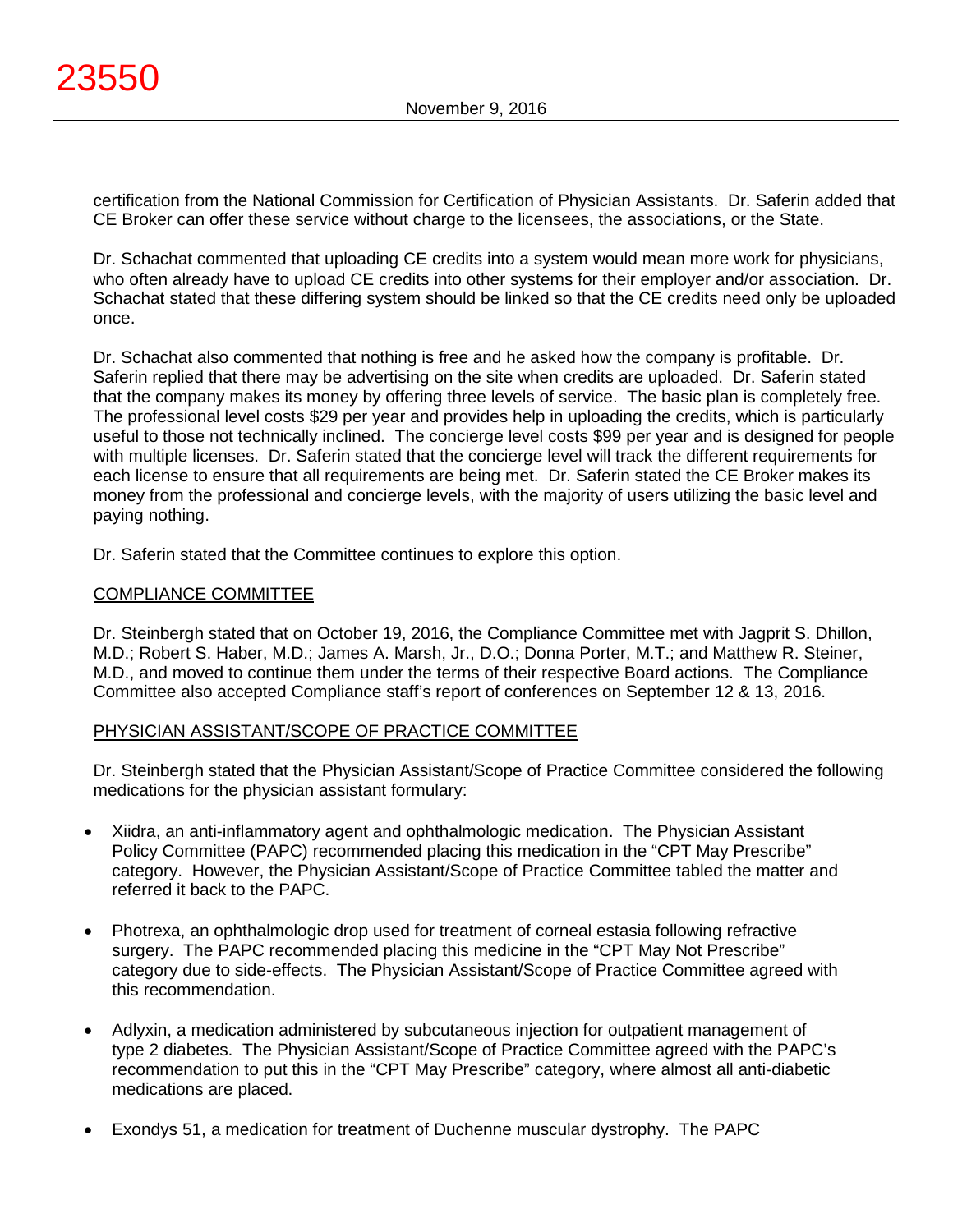recommended placing this in the "Physician-Initiated" category. However, the Physician Assistant/Scope of Practice Committee felt that it should be in the "CPT May Not Prescribe" category. The Physician Assistant/Scope of Practice Committee tabled this topic for future discussion.

# **Dr. Saferin moved to approve the Physician Assistant/Scope of Practice Committee's recommendations concerning the medications Photrexa and Adlyxin. Dr. Schachat seconded the motion. All members voted aye.** The motion carried.

Dr. Steinbergh stated that last month the Board tabled the matter of the medication Epclusa, a gastrointestinal medicine, following discussion with Dr. Edgin. The initial recommendation was to place Epclusa in the "Physician-Initiated" category. However, Dr. Edgin opined, based on experience in his practice, that Epclusa should be in the "CPT May Prescribe" category. After further discussion, the PAPC agreed with Dr. Edgin and recommended placing Epclusa in the "CPT May Prescribe" category.

Dr. Steinbergh stated that it was discovered that contraceptives had mistakenly been placed under "miscellaneous" on the physician assistant formulary. Dr. Steinbergh stated that the Physician Assistant/Scope of Practice Committee has recommended placing contraceptives in the "CPT May Prescribe" category under "hormones."

**Dr. Schottenstein moved to place Epclusa into the "CPT May Prescribe" category of the physician assistant formulary. Dr. Schottenstein further moved to move contraceptives to the "CPT May Prescribe" category under "hormones." Dr. Soin seconded the motion.** All members voted aye. The motion carried.

Dr. Steinbergh stated that the PAPC continues to consider the use of a negative formulary, much like the formulary used by advanced nurse practitioners. Ms. Debolt remarked that a negative formulary would provide supervising physicians with more direct control over what physician assistants may prescribe. The PAPC is considering how a negative formulary for physician assistants would be implemented.

# COSMETIC THERAPIST SCOPE OF PRACTICE

Dr. Steinbergh stated that cosmetic therapists have concerns regarding their scope of practice and patient safety in laser hair removal. Dr. Steinbergh stated that representatives from the Cosmetic Therapy Association of Ohio (CTAO) are present to address the Board. Dr. Steinbergh welcomed Kelly Wert, C.T., George Dunigan, and Cynthia Odens, C.T., President of the CTAO.

Ms. Wert stated that the majority of the CTAO's concerns can be addressed by the Medical Board's staff. However, Ms. Wert asked the Board to address the Rule concerning adequate training for use of lightbased devices. Ms. Wert stated that, while cosmetic therapists have clear direction for off-site supervision and training for light-based devices, such direction is not specified for others who are delegated this task. Ms. Wert asked that the term "adequate training" be defined. Ms. Wert opined that training from the device manufacturer does not constitute adequate training. Ms. Wert emphasized that patients can be burned by light-based devices and that some medications contraindicate the use of such devices. Ms. Wert stated that adequate training, and not just manufacturer training, will help ensure patient safety.

Dr. Steinbergh thanked Ms. Wert for addressing the Board on this matter as the Board considers the appropriate rules. Ms. Wert offered the CTAO's help in crafting Rule language for the Board's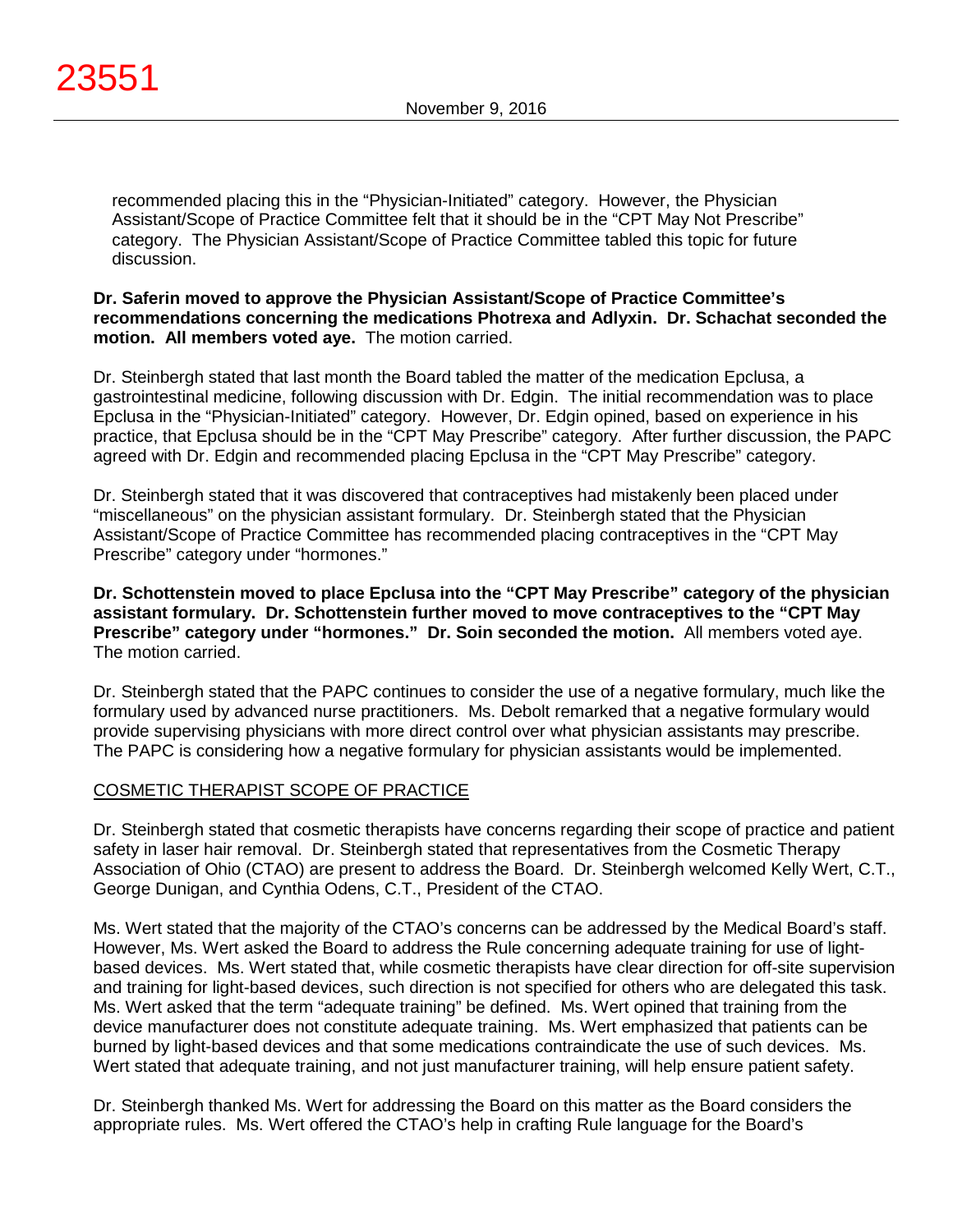consideration.

# PROBATIONARY REQUESTS

Mr. Gonidakis advised that at this time he would like the Board to consider the probationary requests on today's consent agenda. Mr. Gonidakis asked if any Board member wished to discuss a probationary request separately. No Board members wished to discuss a request separately.

**Dr. Steinbergh moved to accept the Compliance staff's Reports of Conferences and the Secretary and Supervising Member's recommendations as follows:**

• **To grant Thomas B. Benz, M.D.'s request for reduction in appearances to every six months; and permission to administer, possess, and furnish controlled substances;**

- **To grant Linda J. Dennis, M.D.'s request for approval of Pat Ahl, L.P.C.C., to serve as the treating counselor; and approval of Richard Minter, M.D., to serve as the treating psychiatrist;**
- **To grant Muyuan Ma, M.D.'s request for approval of Wayne Forde, M.D., and Sheng Liu, M.D., to serve as the new monitoring physicians;**
- **To grant Bruce J. Merkin, M.D.'s request for discontinuance of the polygraph testing requirement; and discontinuance of the chart review requirement;**

• **To grant Carla M. Myers, D.O.'s request for reduction in personal appearances to every six months;**

• **To grant Nicholas L. Pesa, M.D.'s request for reduction in the drug and alcohol testing requirement from four per month to two per month;**

• **To grant David A. Tracy, M.D.'s request for approval of John A. Tafuri, M.D., to serve as the new monitoring physician; and determination of the number and frequency of charts to be review at 10 charts per month;**

• **To grant Gretchen L. Weber, M.D.'s request for reduction in personal appearances to every six months; and discontinuance of the controlled substances log requirement; and**

• **To grant Mark Aaron Weiner, D.O.'s request for reduction on personal appearances to every six months; and reduction in drug and alcohol rehabilitation meeting attendance to two per week with a minimum of ten per month.**

**Dr. Soin seconded the motion.** All members voted aye. The motion carried.

# REINSTATEMENT REQUEST

# MARVIN H, RORICK, M.D.

**Dr. Steinbergh moved that the request for the reinstatement of the license of Marvin H. Rorick, M.D., be approved, effective immediately, subject to the probationary terms and conditions as**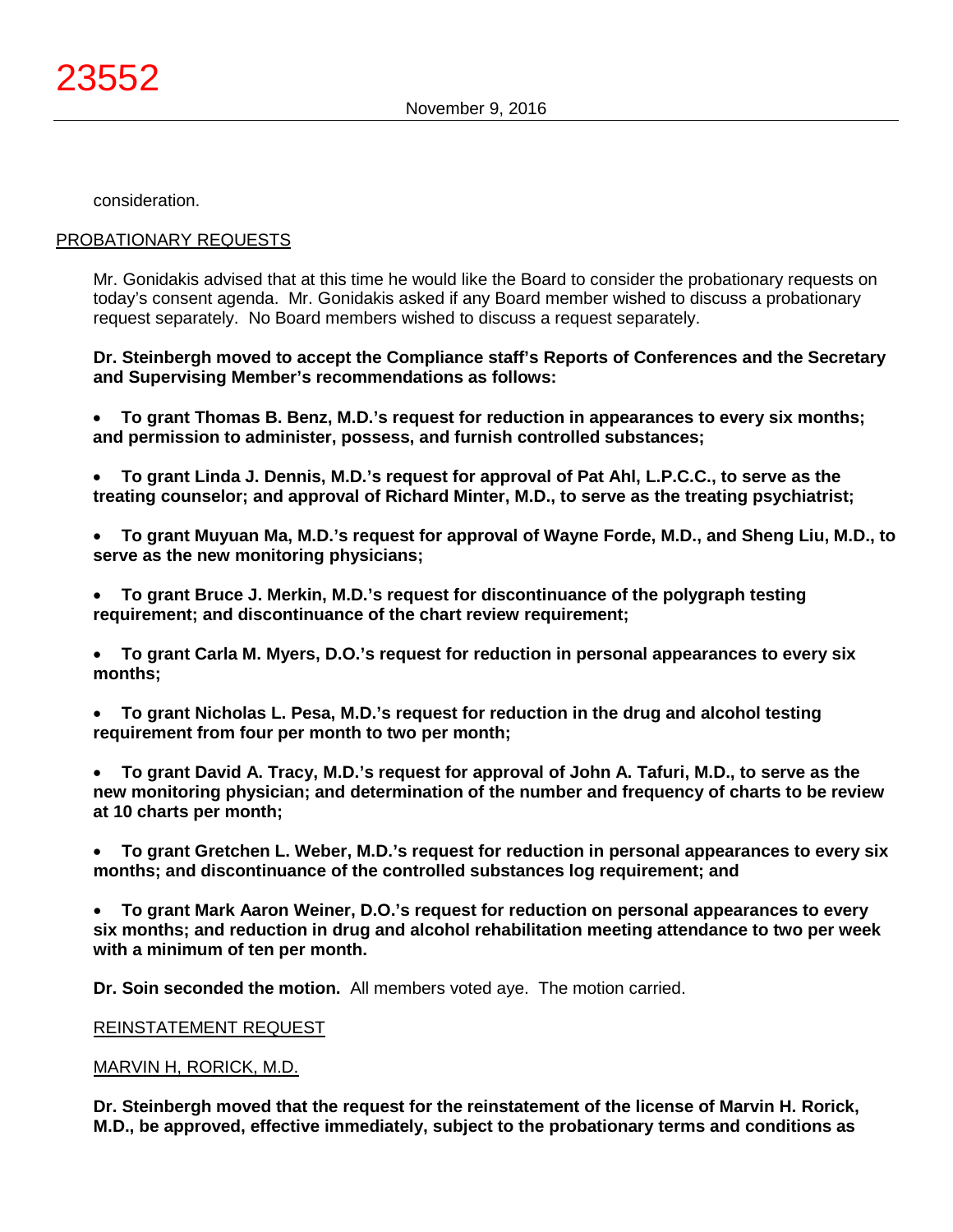**outlined in the September 9, 2015 Board Order for a minimum of two years. Dr. Soin seconded the motion.** A vote was taken:

ROLL CALL:

| Dr. Rothermel     | - abstain |
|-------------------|-----------|
| Dr. Saferin       | - abstain |
| Mr. Giacalone     | - aye     |
| Dr. Steinbergh    | - aye     |
| Mr. Gonidakis     | - aye     |
| Mr. Kenney        | - aye     |
| Dr. Schachat      | - aye     |
| Dr. Schottenstein | - aye     |
| Dr. Edgin         | - aye     |
| Dr. Factora       | - aye     |
|                   |           |

The motion carried.

Dr. Steinbergh stated the Dr. Rorick did a very good job on his report to the Board on his required educational courses.

#### FINAL PROBATIONARY APPEARANCES

#### MUHAMMAD N. AKHTAR, M.D.

Dr. Akhtar was appearing before the Board pursuant to his request for release from the terms of his February 9, 2011 Consent Agreement. Mr. Gonidakis reviewed Dr. Akhtar's history with the Board.

In response to questions from Dr. Steinbergh and Dr. Soin, Dr. Akhtar stated that he is currently working for the Ohio Department of Rehabilitation and Correction. Dr. Akhtar stated that in this position he is not doing the billing and his malpractice insurance is provided by the State. Dr. Akhtar stated that he also practices in a private office on two half-Fridays per month, in addition to working 40 hours per week for the Department of Rehabilitation and Corrections. Dr. Soin asked how billing is handled in Dr. Akhtar's private office. Dr. Akhtar replied that he only accepts one private insurance carrier and the rest of his patients are self-pay patients.

**Dr. Steinbergh moved to release Dr. Akhtar from the terms of his February 9, 2011 Consent Agreement, effective immediately. Dr. Schottenstein n seconded the motion.** All members voted aye. The motion carried.

#### RICHARD KINCAID, M.D.

Dr. Kincaid was appearing before the Board pursuant to his request for release from the terms of the Board's Order of February 11, 2015. Mr. Gonidakis reviewed Dr. Kincaid's history with the Board.

In response to questions from Dr. Steinbergh, Dr. Kincaid stated that his health is great and his recovery program is very strong. Dr. Kincaid stated that he attends three rehabilitation meetings per week, some of which he chairs, and he has a sponsor. Dr. Kincaid also attends caduceus meetings almost weekly. Dr. Kincaid stated that he is currently planning to work at a chemical dependency treatment center beginning December 1, 2016 and he is working on developing protocols for treatment with Suboxone, in addition to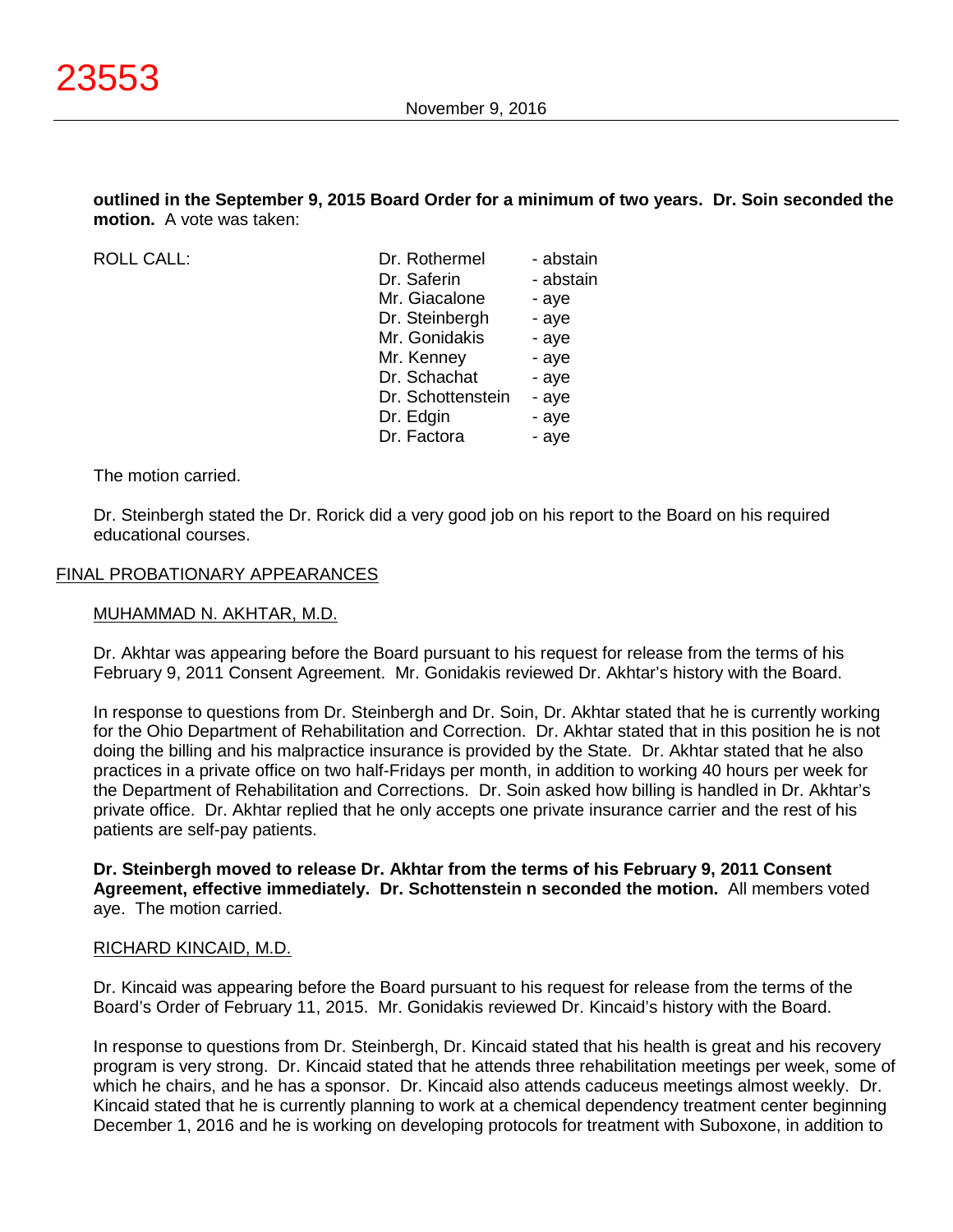other things. Dr. Kincaid stated that he plans to work at the treatment center about 20 hours per week. Dt. Kincaid stated that he no longer works in emergency medicine. Dr. Kincaid stated that he feels good about his current work and he finds it fulfilling.

In response to questions from Dr. Schottenstein, Dr. Kincaid stated that he does not practice addiction medicine and he intends to only be the medical director at the new clinic. Dr. Kincaid stated that he does not have formal plans to pursue formal training in addiction medicine at this time. Dr. Schottenstein stated that he asked this question because sometimes physicians go outside their area of training and make mistakes because they do not have a full appreciation of their new field.

In response to further questions from Dr. Schottenstein, Dr. Kincaid stated that he is currently working the 12-step program and that he practices steps 10, 11, and 12 on a daily basis.

# **Dr. Soin moved to release Dr. Kincaid from the terms of the Board's Order of February 11, 2015, effective November 13, 2016. Dr. Edgin seconded the motion.** All members voted aye. The motion carried.

# JAMES M. DESANTIS, M.D.

Dr. DeSantis was appearing via electronic means before the Board pursuant to his request for release from the terms of the Board's Order of July 9, 2014. Mr. Gonidakis reviewed Dr. DeSantis' history with the Board.

In response to questions from Dr. Soin, Dr. DeSantis stated that he has been working with an emergency medicine group in Georgia for the last two years. Dr. DeSantis currently practices at a small rural hospital and works three 24-hour shifts per week. Dr. DeSantis is currently licensed to practice medicine in Georgia, Tennessee, and Texas, and he has no current plans to return to Ohio to practice. Dr. DeSantis had now questions regarding the release from his Board Order.

In response to questions from Dr. Schottenstein, Dr. DeSantis stated that his sobriety is going well and he has not had a drink since September 27, 2012. Dr. DeSantis stated that he sees a Board-approved monitor twice per month and undergoes random drug and alcohol screening. Dr. DeSantis is also prescribed Antabuse daily without side-effects. Dr. Schottenstein asked if Dr. DeSantis understands that drinking while taking Antabuse is potentially dangerous. Dr. DeSantis replied that he understands the consequences of drinking while on Antabuse. Dr. DeSantis stated that he is not attending Alcoholics Anonymous or any other 12-step program because it was not required by the Board. Dr. DeSantis stated that he does not have any craving for alcohol.

**Dr. Steinbergh moved to release Dr. DeSantis from the terms of the Board's Order of July 9, 2014, effective immediately. Dr. Schachat seconded the motion.** All members voted aye. The motion carried.

The Board took a brief recess at 12:45 p.m. and returned at 1:05 p.m.

# DAVID C. KIRKWOOD, M.D.

Dr. Kirkwood was appearing before the Board pursuant to his request for release from the terms of his November 13, 2013 Consent Agreement. Mr. Gonidakis reviewed Dr. Kirkwood's history with the Board.